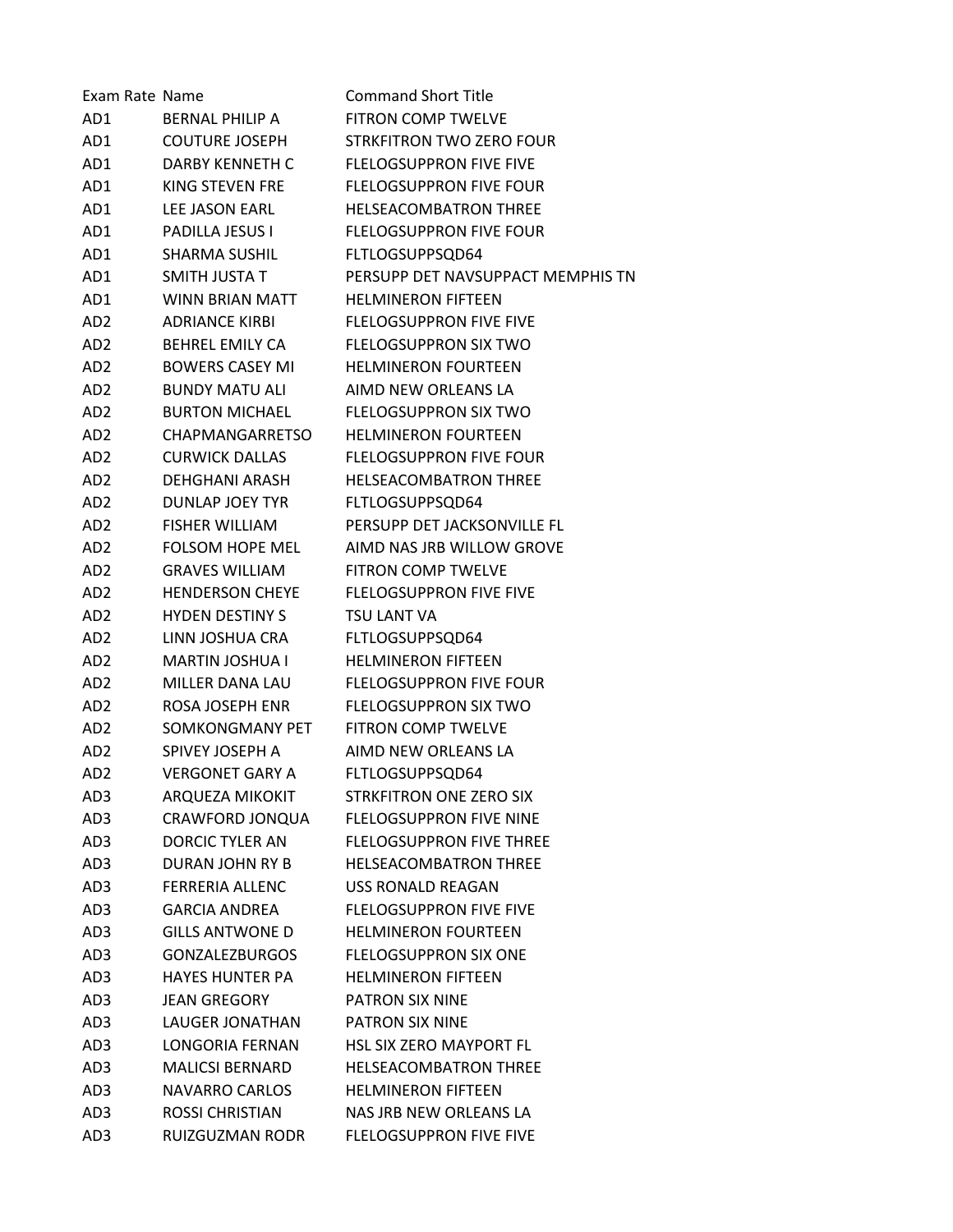| AD3             | <b>RUTLEDGE MASON</b>  | TSU LANT VA                       |
|-----------------|------------------------|-----------------------------------|
| AD3             | SCHERMERHORN KY        | VAQRON TWO ZERO NINE              |
| AD3             | <b>SHANKLIN ELIJAH</b> | HELSEACOMBATRON THREE             |
| AD3             | SMITH AUSTIN XA        | <b>FLELOGSUPPRON FIVE FIVE</b>    |
| AD3             | <b>STAILEY SEAN PA</b> | PERSUPP DET JACKSONVILLE FL       |
| AD3             | STEWART DYLAN W        | <b>HELMINERON FOURTEEN</b>        |
| AD3             | TAYLOR WILLIAM         | <b>HSL SIX ZERO MAYPORT FL</b>    |
| AD3             | <b>UDOLF EVAN TYLE</b> | <b>HELMINERON FIFTEEN</b>         |
| AD3             | <b>VARGO TYLER JOS</b> | USS IWO JIMA                      |
| AD3             | <b>WALLER MARCUS A</b> | PATRON SIX NINE                   |
| AD3             | <b>WILLIAMS SUSAN</b>  | <b>FLELOGSUPPRON FIVE THREE</b>   |
| AD3             | WRIGHT DAVID KE        | PERSUPP DET LEMOORE CA            |
| AD3             | <b>YELVERTON PATRI</b> | <b>FLELOGSUPPRON SIX ONE</b>      |
| AD3             | <b>ZHANG WANYING</b>   | <b>HELSEACOMBATRON EIGHT FIVE</b> |
| AE1             | <b>BEALS BRIAN AND</b> | PERSUPP DET NAVSTA NORFOLK VA     |
| AE1             | <b>BREWER VINCENT</b>  | <b>FLELOGSUPPRON FIVE EIGHT</b>   |
| AE1             | <b>GREENE MARIALYN</b> | FLTLOGSUPPSQD64                   |
| AE1             | LEDESMAFIGUEROA        | NAVCRUITRACOM GREAT LAKES IL      |
| AE1             | LUTY JAMES CHRI        | PERSUPP DET NORTH ISLAND CA       |
| AE1             | <b>MORALES ALEX EM</b> | STRKFITRON TWO ZERO FOUR          |
| AE1             | ROBERTS JEREMY         | <b>HELMINERON FOURTEEN</b>        |
| AE1             | <b>STEVENSON JOSHU</b> | NAS JRB FORT WORTH TX             |
| AE <sub>2</sub> | <b>BAILEY BRANDON</b>  | <b>FLELOGSUPPRON FIVE SEVEN</b>   |
| AE <sub>2</sub> | <b>CRUZ MARCUS ANT</b> | VAQRON TWO ZERO NINE              |
| AE <sub>2</sub> | <b>ECKER JONATHAN</b>  | VAQRON TWO ZERO NINE              |
| AE <sub>2</sub> | <b>FUGATE JUSTIN L</b> | PERSUPP DET JACKSONVILLE FL       |
| AE <sub>2</sub> | <b>GRAHAM SHANE CL</b> | <b>FLELOGSUPPRON FIVE FOUR</b>    |
| AE <sub>2</sub> | <b>GUTSHALL AARON</b>  | VAQRON TWO ZERO NINE              |
| AE <sub>2</sub> | <b>HILL ANZA CRAIG</b> | AIMD NEW ORLEANS LA               |
| AE <sub>2</sub> | <b>JONES CHRISTOPH</b> | <b>FLELOGSUPPRON FIVE FIVE</b>    |
| AE <sub>2</sub> | KING ASHLEY COL        | <b>FLELOGSUPPRON SIX TWO</b>      |
| AE2             | MILLER SEAN JAM        | <b>FLELOGSUPPRON FIVE SIX</b>     |
| AE2             | PETERS AUSTIN J        | <b>FLELOGSUPPRON FIVE SEVEN</b>   |
| AE2             | PICOTT JERRY LE        | <b>FLELOGSUPPRON FIVE FOUR</b>    |
| AE2             | <b>RING RAYMOND EA</b> | <b>PATRON SIX NINE</b>            |
| AE <sub>2</sub> | SHELLEY JONATHO        | CENNAVAVNTECHTRAU NORFOLK VA      |
| AE2             | <b>STROMAN CODY RY</b> | <b>FITRON COMP TWELVE</b>         |
| AE <sub>2</sub> | THOMPSON WILLIA        | <b>FLELOGSUPPRON FIVE EIGHT</b>   |
| AE <sub>2</sub> | <b>WILSON RONDRIKA</b> | STRKFITRON TWO ZERO FOUR          |
| AE3             | <b>BORJAS JASMINE</b>  | <b>FLELOGSUPPRON SIX TWO</b>      |
| AE3             | <b>BOVIAN SHAYLA N</b> | <b>FLELOGSUPPRON FIVE NINE</b>    |
| AE3             | <b>DOUGHERTY TOBIN</b> | PERSUPP DET JACKSONVILLE FL       |
| AE3             | <b>GILREATH REBEKA</b> | FLTLOGSUPPSQD64                   |
| AE3             | <b>GLANCY NATHANIE</b> | HSC THREE DET SCORE CA            |
| AE3             | <b>GONZALES ROBERT</b> | <b>FLELOGSUPPRON FIVE THREE</b>   |
| AE3             | <b>GUERRAJUAREZ CH</b> | FITRON COMP TWELVE                |
| AE3             | <b>HARRIS TRAVIS J</b> | HELSEACOMBATRON EIGHT FIVE        |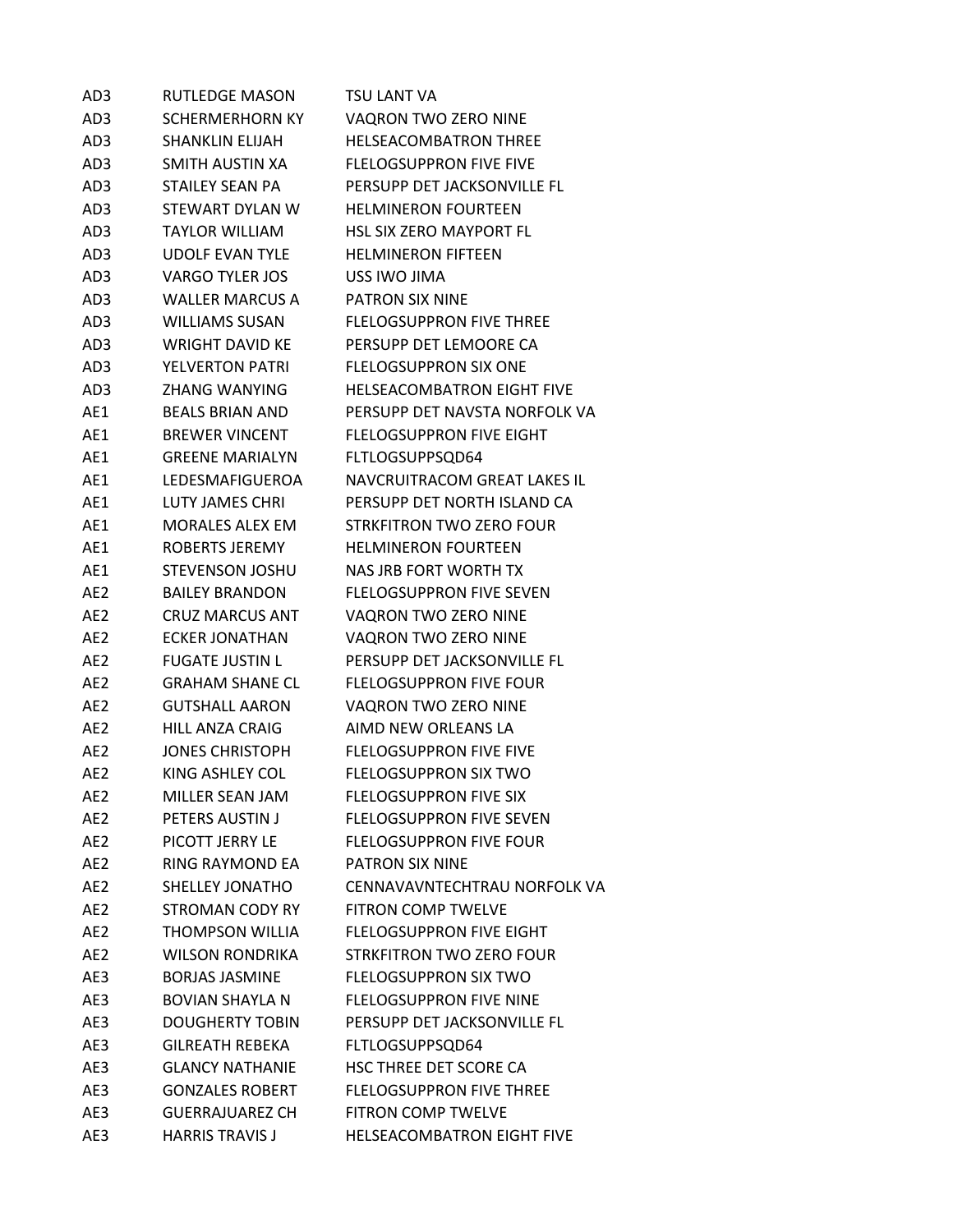| AE3             | JENNESS DEVIN J        | <b>FLELOGSUPPRON FIVE SEVEN</b>   |
|-----------------|------------------------|-----------------------------------|
| AE3             | <b>KRIMPELMAN CODY</b> | <b>HELSEACOMBATRON THREE</b>      |
| AE3             | <b>LEONARD NATHAN</b>  | <b>HSL SIX ZERO MAYPORT FL</b>    |
| AE3             | LOPEZ RICARDO B        | <b>HELSEACOMBATRON THREE</b>      |
| AE3             | <b>MCDADE DEANTE J</b> | PERSUPP DET JACKSONVILLE FL       |
| AE3             | PROVO GARRETT D        | <b>FLELOGSUPPRON SIX ONE</b>      |
| AE3             | <b>REID LEMUEL</b>     | AIMD NAS JRB WILLOW GROVE         |
| AE3             | <b>REILLY MICHAEL</b>  | <b>HELMINERON FOURTEEN</b>        |
| AE3             | ROTHENBERGER CH        | PERSUPP DET NAVSTA NORFOLK VA     |
| AE3             | VANN ALEXANDER         | <b>PATRON THREE ZERO</b>          |
| AE3             | WEBER KYLE LOGA        | CENNAVAVNTECHTRAU OCEANA VA       |
| AM1             | <b>ASTON JODAMIEN</b>  | <b>FLELOGSUPPRON FIVE NINE</b>    |
| AM1             | <b>BLANTON SCOTT R</b> | VAQRON ONE TWO NINE               |
| AM1             | <b>COWAN JONATHAN</b>  | <b>HELSEACOMBATRON THREE</b>      |
| AM1             | <b>GATES ANTONIO J</b> | <b>HELMINERON FOURTEEN</b>        |
| AM1             | <b>HARREL KORINNE</b>  | <b>FLELOGSUPPRON FIVE FIVE</b>    |
| AM1             | <b>HAUERSTEIN SARA</b> | NAS JACKSONVILLE FL               |
| AM1             | JOHNSON CHRISTO        | FLTLOGSUPPSQD64                   |
| AM1             | <b>LIGONS DARNELL</b>  | <b>HSL SIX ZERO MAYPORT FL</b>    |
| AM1             | MCCREA SCOTT AL        | <b>FLELOGSUPPRON FIVE SIX</b>     |
| AM1             | <b>MELLOR JOHNNY E</b> | NAS JRB FORT WORTH TX             |
| AM1             | NACE JONELLE LY        | FLTLOGSUPPSQD64                   |
| AM1             | PLUM CLARENCE A        | <b>FITRON COMP TWELVE</b>         |
| AM1             | <b>RIOS MOISES</b>     | NAS JRB FORT WORTH TX             |
| AM1             | <b>WATSON MARK J</b>   | <b>HELMINERON FOURTEEN</b>        |
| AM1             | <b>WHISLER ANDREW</b>  | STRKFITRON TWO ZERO FOUR          |
| AM <sub>2</sub> | APPLEMAN SHELBY        | <b>FITRON COMP TWELVE</b>         |
| AM <sub>2</sub> | AROSEMENA ALEX         | <b>HELSEACOMBATRON THREE</b>      |
| AM2             | <b>BELL JONATHAN J</b> | VAQRON TWO ZERO NINE              |
| AM <sub>2</sub> | <b>CORCHUELOMARTIN</b> | <b>HELMINERON FIFTEEN</b>         |
| AM <sub>2</sub> | <b>DETTMER ANDREW</b>  | <b>FLELOGSUPPRON FIVE NINE</b>    |
| AM <sub>2</sub> | <b>DORLIAE MARTIN</b>  | FLTLOGSUPPSQD64                   |
| AM <sub>2</sub> | <b>ENQUIST ROBERT</b>  | <b>HELSEACOMBATRON EIGHT FIVE</b> |
| AM <sub>2</sub> | <b>FAUCHER ANDREW</b>  | STRKFITRON TWO ZERO FOUR          |
| AM2             | <b>HARRELL SZE WAH</b> | <b>FLELOGSUPPRON FIVE SIX</b>     |
| AM <sub>2</sub> | <b>HARTLAUB BRANDO</b> | <b>HELMINERON FIFTEEN</b>         |
| AM2             | <b>HARTMAN JASON D</b> | <b>HELSEACOMBATRON EIGHT FIVE</b> |
| AM <sub>2</sub> | <b>JUDKINS ZACHARY</b> | <b>FITRON COMP TWELVE</b>         |
| AM <sub>2</sub> | <b>KLOSKEY NICHOLA</b> | <b>FLELOGSUPPRON FIVE FOUR</b>    |
| AM <sub>2</sub> | <b>LEONARD CALEB M</b> | <b>FLELOGSUPPRON FIVE THREE</b>   |
| AM <sub>2</sub> | LEWIS LEIGHTIAN        | <b>FLELOGSUPPRON SIX ONE</b>      |
| AM <sub>2</sub> | <b>LOESCH DANIELLE</b> | <b>HELSEACOMBATRON EIGHT FIVE</b> |
| AM <sub>2</sub> | MOLINACAMACHO A        | <b>HELMINERON FOURTEEN</b>        |
| AM2             | RICHARDSON ANTO        | <b>FLELOGSUPPRON FIVE FIVE</b>    |
| AM <sub>2</sub> | ROMERO JAYE F          | <b>FLELOGSUPPRON FIVE FOUR</b>    |
| AM <sub>2</sub> | <b>RUFATOFILHO SER</b> | <b>FLELOGSUPPRON SIX TWO</b>      |
| AM <sub>2</sub> | SALCEDO JESUS J        | <b>HELMINERON FOURTEEN</b>        |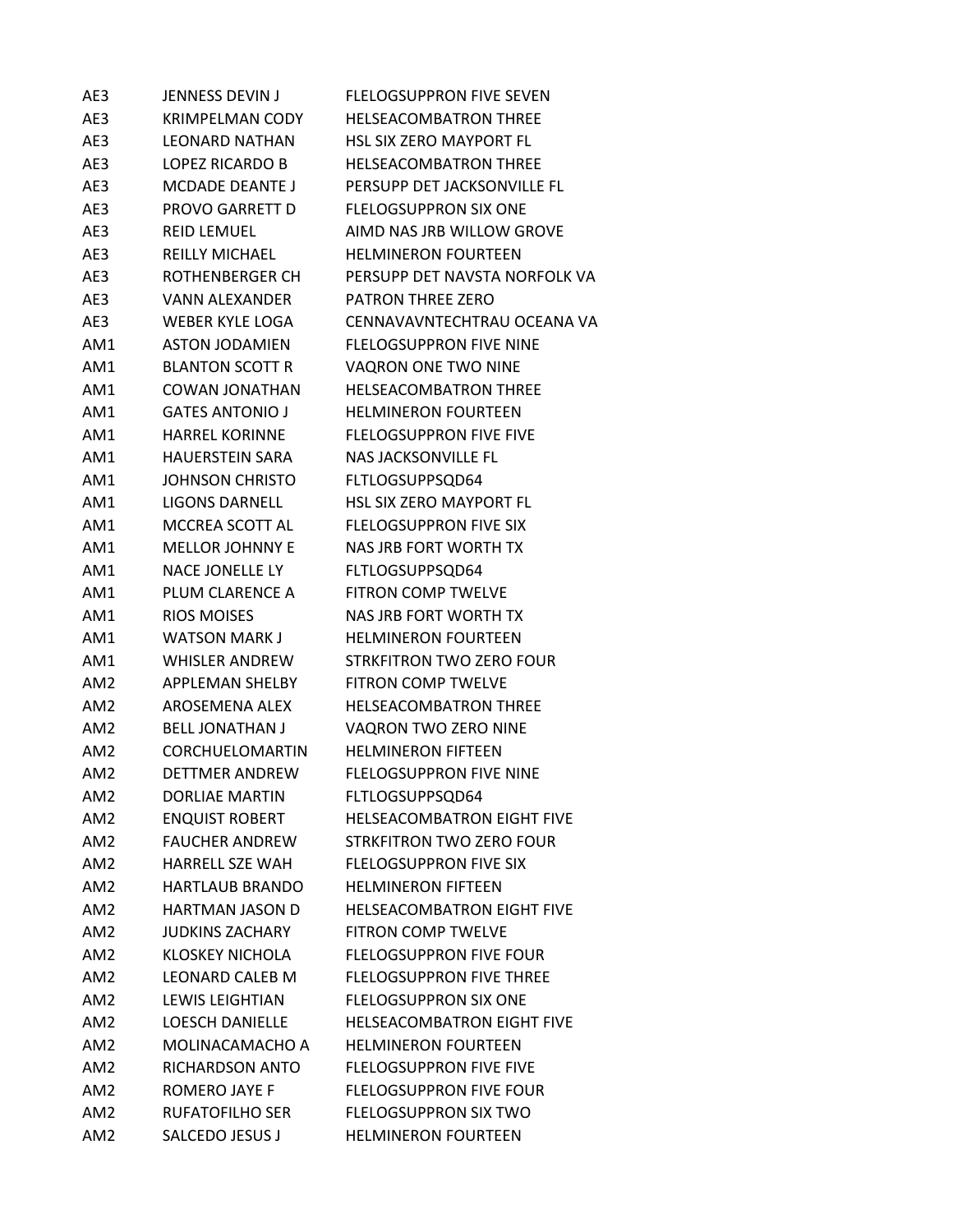| AM2              | SHEER ALBERT FA        | <b>FLELOGSUPPRON FIVE FOUR</b>    |  |
|------------------|------------------------|-----------------------------------|--|
| AM <sub>2</sub>  | <b>SHORT PAUL MICH</b> | <b>FLELOGSUPPRON SIX TWO</b>      |  |
| AM <sub>2</sub>  | SHUMAKER LEVI G        | <b>FLELOGSUPPRON FIVE FIVE</b>    |  |
| AM <sub>2</sub>  | <b>VONDRAN JAYSON</b>  | <b>HELSEACOMBATRON EIGHT FIVE</b> |  |
| AM3              | <b>BEEBEE CODI LOU</b> | <b>FLELOGSUPPRON FIVE THREE</b>   |  |
| AM3              | <b>BREWER JUSTIN A</b> | <b>HELMINERON FIFTEEN</b>         |  |
| AM3              | <b>BURNETT TABITHA</b> | <b>HELMINERON FOURTEEN</b>        |  |
| AM3              | <b>CACANINDIN LORE</b> | <b>HELMINERON FOURTEEN</b>        |  |
| AM3              | DWYER LINNEA MA        | <b>HELSEACOMBATRON THREE</b>      |  |
| AM3              | <b>FULLER DUSTIN K</b> | <b>FLELOGSUPPRON FIVE FIVE</b>    |  |
| AM3              | <b>GARZA LUIS FERN</b> | <b>HELMINERON FIFTEEN</b>         |  |
| AM3              | <b>GONZALES STEVEN</b> | <b>PATRON SIX NINE</b>            |  |
| AM3              | <b>GUO TINGHE</b>      | <b>HELMINERON FIFTEEN</b>         |  |
| AM3              | <b>LAGEMANN DESTRY</b> | <b>HELMINERON FOURTEEN</b>        |  |
| AM3              | <b>LAMBE AARON JOS</b> | PERSUPP DET NAVSTA NORFOLK VA     |  |
| AM3              | MARSHALLGUERRA         | <b>HELMINERON FIFTEEN</b>         |  |
| AM3              | NWABUEZE AMINA         | <b>FITRON COMP TWELVE</b>         |  |
| AM3              | PEREIRA CHRISTO        | <b>STRKFITRON ONE ZERO SIX</b>    |  |
| AM3              | <b>REYES ANTONIO</b>   | <b>HELMINERON FIFTEEN</b>         |  |
| AM3              | STEDTFELD JEFFR        | STRKFITRON ONE TWO TWO            |  |
| AM3              | THOMAS ALEXANDE        | STRKFITRON TWO ZERO FOUR          |  |
| AM3              | <b>VENTURA DENISEL</b> | <b>FLELOGSUPPRON FIVE FIVE</b>    |  |
| AM3              | <b>WILLIAMS WYATT</b>  | <b>HELSEACOMBATRON EIGHT FIVE</b> |  |
| AME1             | <b>HERNANDEZ JEFRY</b> | PERSUPP DET NAVSTA NORFOLK VA     |  |
| AME1             | <b>HOWARD ANTOINE</b>  | <b>VAQRON ONE TWO NINE</b>        |  |
| AME1             | LEWIS JAKE A JR        | <b>FLELOGSUPPRON FIVE EIGHT</b>   |  |
| AME <sub>2</sub> | ROACH JOHN MYLE        | <b>FITRON COMP TWELVE</b>         |  |
| AME3             | <b>AQUINO MAURICE</b>  | STRKFITRON TWO ZERO FOUR          |  |
| AME3             | <b>GIANNI ROBERT C</b> | PATRON THREE ZERO                 |  |
| AME3             | <b>MCKINNON ALEX E</b> | <b>PATRON SIX NINE</b>            |  |
| AO1              | <b>DREWEY KELLI DA</b> | NAVOPSPTCEN FT DIX NJ             |  |
| AO1              | <b>EDWARDS TAYRENE</b> | <b>NAS JRB FORT WORTH TX</b>      |  |
| AO1              | <b>FIESELER NICHOL</b> | PERSUPP DET LEMOORE CA            |  |
| AO <sub>2</sub>  | <b>ALEXANDER MICHE</b> | FITRON COMP TWELVE                |  |
| AO <sub>2</sub>  | <b>CHANNELLS TERRI</b> | <b>STRKFITRON TWO ZERO FOUR</b>   |  |
| AO <sub>2</sub>  | <b>DAVIS MICHAEL A</b> | PERSUPP DET JACKSONVILLE FL       |  |
| AO2              | <b>HFARNF DAVF CHA</b> | NMC DET FORT WORTH TX             |  |
| AO <sub>2</sub>  | <b>WALKER KASEEM S</b> | <b>HELMINERON FOURTEEN</b>        |  |
| AO3              | <b>BACKLEY CODY CH</b> | PERSUPP DET LEMOORE CA            |  |
| AO3              | <b>BAEZ NICHOLAS I</b> | AIMD NEW ORLEANS LA               |  |
| AO3              | <b>BECKETT ASHLEY</b>  | FITRON COMP TWELVE                |  |
| AO3              | <b>BOGGS LANDON MI</b> | PATRON SIX NINE                   |  |
| AO3              | <b>DESILVA KADESH</b>  | <b>FITRON COMP TWELVE</b>         |  |
| AO3              | <b>HEATON ASHLEY M</b> | <b>HSL SIX ZERO MAYPORT FL</b>    |  |
| AO3              | <b>HERNANDEZ JAFET</b> | PATRON SIX NINE                   |  |
| AO3              | JEAN SNYDER PAT        | STRKFITRON TWO ZERO FOUR          |  |
| AO3              | KANOA KENDRICK         | VAQRON TWO ZERO NINE              |  |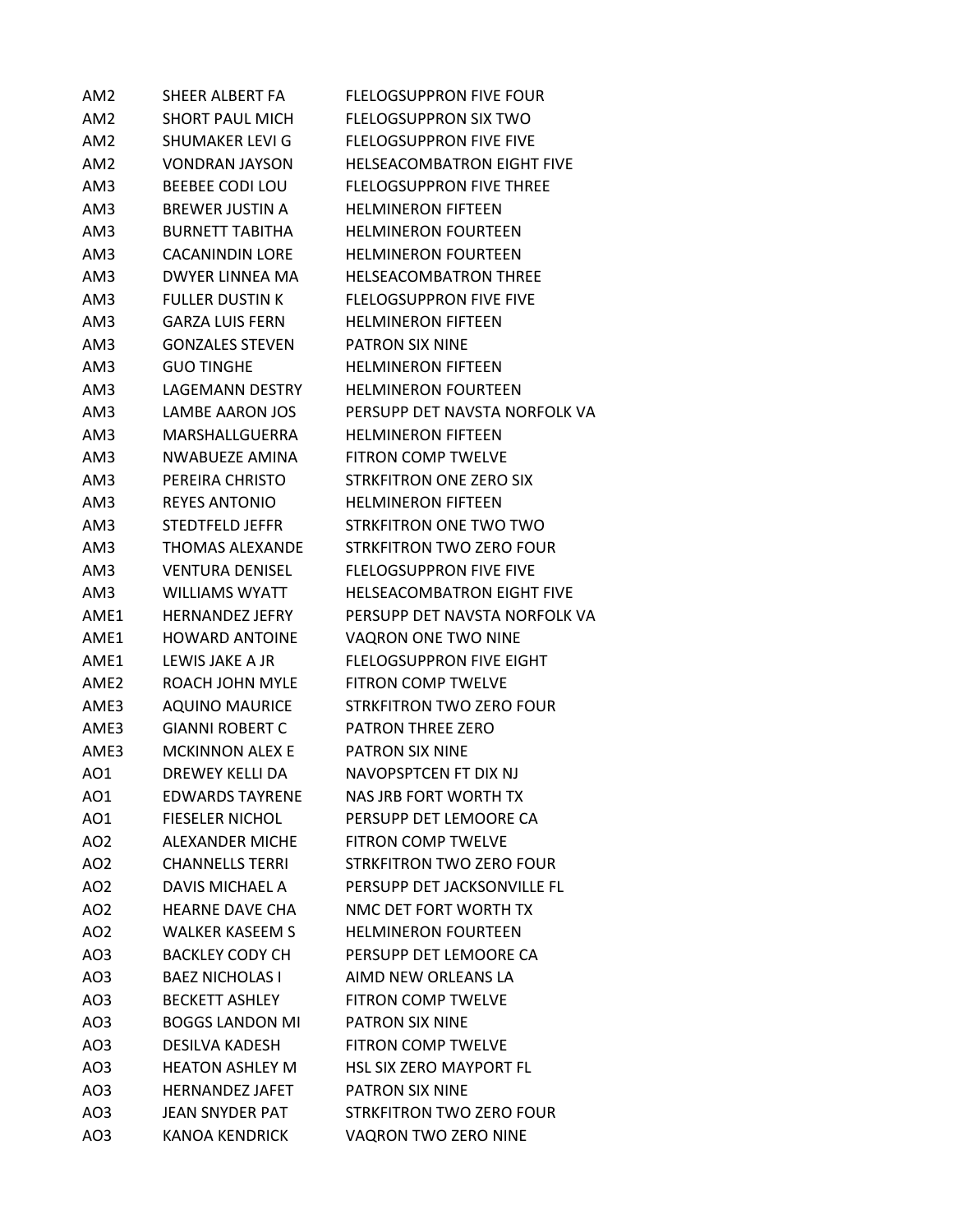| AO3              | <b>MANN CHAD DOUGL</b> | NAS JRB FORT WORTH TX             |
|------------------|------------------------|-----------------------------------|
| AO <sub>3</sub>  | <b>MATHEWS JUSTIN</b>  | NAS JRB FORT WORTH TX             |
| AO3              | <b>MEACHAM ANDREW</b>  | PERSUPP DET JACKSONVILLE FL       |
| AO3              | MIRALRIO DENNIA        | NMC DET NEW ORLEANS LA            |
| AO3              | PHILLIPS HASHIM        | VAQRON TWO ZERO NINE              |
| AO3              | <b>SCHILLER ELIZAB</b> | <b>FITRON COMP TWELVE</b>         |
| AO3              | SEAGER TYLAR LO        | <b>HELSEACOMBATRON EIGHT FIVE</b> |
| AO3              | <b>WEBB ANTANESHA</b>  | <b>HELSEACOMBATRON EIGHT FIVE</b> |
| AO3              | WILSON AUSTIN J        | NMC DET FORT WORTH TX             |
| AS1              | <b>KEITH CHRISTOPH</b> | <b>FLELOGSUPPRON FIVE THREE</b>   |
| AS1              | <b>MAPALO JEFFREY</b>  | AIMD NEW ORLEANS LA               |
| AS1              | PROTAS JOHN MIC        | NAF WASHINGTON DC                 |
| AS1              | <b>TAYLOR JEFFERY</b>  | <b>FLELOGSUPPRON FIVE NINE</b>    |
| AS <sub>2</sub>  | <b>BENDER ALEXANDE</b> | <b>NAF WASHINGTON DC</b>          |
| AS <sub>2</sub>  | <b>DEXTER MICHAEL</b>  | <b>NAF WASHINGTON DC</b>          |
| AS2              | <b>GENNAROGERBITZ</b>  | NAS JRB FORT WORTH TX             |
| AS2              | LONGKNIFE PATRI        | NAS JRB FORT WORTH TX             |
| AS <sub>2</sub>  | PARSONS MIRANDA        | AIMD NAS JRB WILLOW GROVE         |
| AS2              | SMITH SARAH JAN        | NAS JRB FORT WORTH TX             |
| AS <sub>2</sub>  | <b>SOULE AARON HUB</b> | NAF WASHINGTON DC                 |
| AS <sub>2</sub>  | WINEGARDNER JOR        | NAS JRB FORT WORTH TX             |
| AS3              | <b>GONG BEI</b>        | NAS JRB FORT WORTH TX             |
| AS3              | <b>HANCOCK SAMANTH</b> | AIMD WHIDBEY ISLAND WA            |
| AS3              | <b>JENKINS TORIANN</b> | NAS JRB NEW ORLEANS LA            |
| AS3              | <b>MELHORN DAVID C</b> | NAS JRB FORT WORTH TX             |
| AS3              | MINNER KYLE ALA        | <b>FLELOGSUPPRON SIX TWO</b>      |
| AS3              | NAVARRETE CELEN        | NAF WASHINGTON DC                 |
| AS3              | <b>NORWOOD MARCUS</b>  | AIMD NEW ORLEANS LA               |
| ATI1             | AEONO ALEXANDER        | STRKFITRON TWO ZERO FOUR          |
| ATI1             | DEEMS JOHN DOUG        | NAS JRB FORT WORTH TX             |
| ATI <sub>2</sub> | <b>BAANTJER SETH N</b> | NAS JRB FORT WORTH TX             |
| ATI <sub>2</sub> | <b>BRAUN DAKOTA SH</b> | <b>NAS JRB FORT WORTH TX</b>      |
| ATI <sub>2</sub> | <b>COLEMAN DEMARCU</b> | NAVOPSPTCEN WASHINGTON DC         |
| ATI <sub>2</sub> | NGAM JASON V           | <b>HELMINERON FOURTEEN</b>        |
| ATI <sub>2</sub> | TROTTER DREW ED        | <b>FLELOGSUPPRON FIVE FIVE</b>    |
| ATI3             | <b>COOPER JUSTIN L</b> | FLTREADCEN MIDLANT OCEANA VA      |
| ATI3             | <b>JONES SHAYLA DA</b> | FLTREADCEN MIDLANT OCEANA VA      |
| ATI3             | PARKER AUSTIN A        | <b>HELMINERON FOURTEEN</b>        |
| ATI3             | RELYEA LARRY LA        | <b>HELMINERON FOURTEEN</b>        |
| ATI3             | <b>VERNAU MAXIMILI</b> | NAS JRB FORT WORTH TX             |
| ATO <sub>1</sub> | <b>GONZALES JOHNMI</b> | <b>FLELOGSUPPRON FIVE FIVE</b>    |
| ATO1             | <b>GUTIERREZ ROBER</b> | <b>FLELOGSUPPRON FIVE FIVE</b>    |
| ATO <sub>1</sub> | <b>HUNSICKER SARAH</b> | <b>FLELOGSUPPRON FIVE FOUR</b>    |
| ATO <sub>1</sub> | MARBRA LACEY LA        | <b>COMNAVRESFORCOM NORFOLK VA</b> |
| ATO <sub>1</sub> | <b>MORVAY ERIN LYN</b> | PERSUPP DET NAVSTA NORFOLK VA     |
| ATO1             | <b>OGLESBY CHRISTO</b> | NAS JRB FORT WORTH TX             |
| ATO <sub>2</sub> | <b>BOCHSLER VINCEN</b> | STRKFITRON TWO ZERO FOUR          |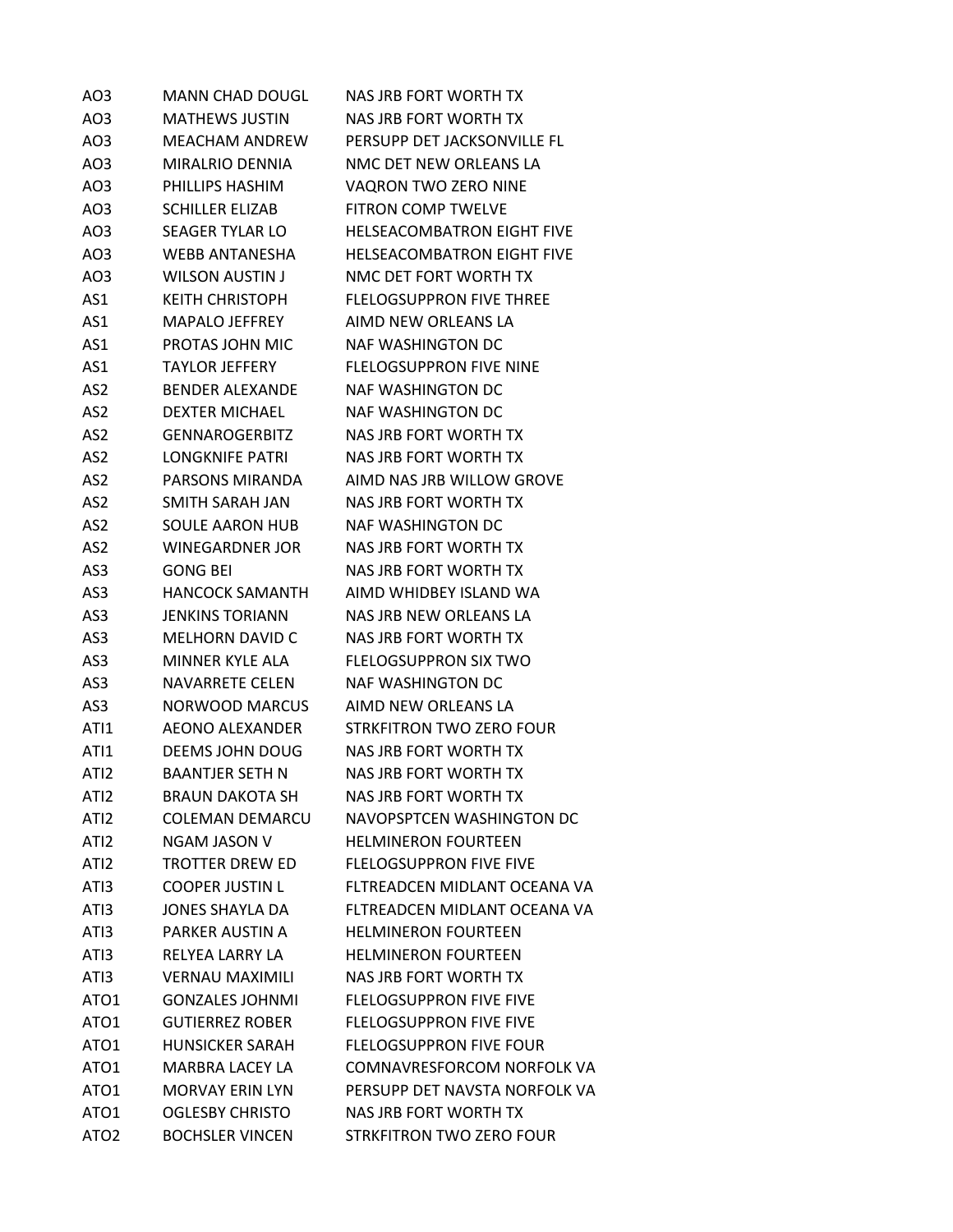| ATO <sub>2</sub> | <b>COE GREGORY DAR</b> | <b>HELMINERON FOURTEEN</b>        |
|------------------|------------------------|-----------------------------------|
| ATO <sub>2</sub> | <b>FLETCHER GREGOR</b> | STRKFITRON ONE ONE THREE          |
| ATO <sub>2</sub> | <b>GONZALEZ MARK A</b> | PERSUPP DET JACKSONVILLE FL       |
| ATO <sub>2</sub> | <b>HENDERSON WILLI</b> | <b>HELSEACOMBATRON EIGHT FIVE</b> |
| ATO <sub>2</sub> | KEIM STEPHEN JO        | VAQRON TWO ZERO NINE              |
| ATO <sub>2</sub> | LINDBLOM BAILEY        | NAVOPSPTCEN NORFOLK VA            |
| ATO <sub>2</sub> | <b>MURPHY BRANDON</b>  | <b>FITRON COMP TWELVE</b>         |
| ATO <sub>2</sub> | <b>ODEGAARD ZACHAR</b> | VAQRON TWO ZERO NINE              |
| ATO <sub>2</sub> | PIERMAN ELAINE         | <b>FLELOGSUPPRON FIVE FIVE</b>    |
| ATO <sub>2</sub> | <b>SNOW STACIE MAR</b> | <b>FLELOGSUPPRON FIVE NINE</b>    |
| ATO <sub>2</sub> | <b>VORE STEVEN EAR</b> | AIMD NEW ORLEANS LA               |
| ATO3             | BANAGA JULIANA         | VAQRON TWO ZERO NINE              |
| ATO3             | <b>BRUNNER MOLLY A</b> | NAVOPSPTCEN KITSAP WA             |
| ATO3             | <b>CECHANOWICZ DON</b> | <b>HELSEACOMBATRON EIGHT FIVE</b> |
| ATO3             | DOZALVERGARA AN        | <b>HELMINERON FOURTEEN</b>        |
| ATO3             | <b>GARTNER CHRISTI</b> | <b>HELMINERON FIFTEEN</b>         |
| ATO3             | <b>HUSKEY JEREMIAH</b> | NAS JRB NEW ORLEANS LA            |
| ATO3             | LOZADA DANGELO         | <b>STRKFITRON TWO ZERO FOUR</b>   |
| ATO3             | MACK RYAN MICHA        | FITRON COMP TWELVE                |
| ATO3             | MUK DAYLON PAKT        | <b>HELSEACOMBATRON EIGHT FIVE</b> |
| ATO3             | SENISE PETER AN        | <b>HELMINERON FOURTEEN</b>        |
| ATO3             | SMITH PAULISA M        | STRKFITRON ONE ZERO SIX           |
| AWF1             | <b>CANAAN FRANCIS</b>  | <b>FLELOGSUPPRON FIVE FIVE</b>    |
| AWF1             | <b>FALLOW WESLEY M</b> | <b>FLELOGSUPPRON FIVE FIVE</b>    |
| AWF1             | <b>FULTON KATIE LY</b> | NAVAIRLOGOFF NEW ORLEANS LA       |
| AWF1             | <b>MILLENDER SHAWN</b> | <b>FLELOGSUPPRON FIVE FIVE</b>    |
| AWF1             | <b>REEVES JASON LE</b> | <b>FLELOGSUPPRON FIVE NINE</b>    |
| AWF1             | <b>RUDY JOEL PATRI</b> | PATRON SIX NINE                   |
| AWF1             | SEMPREBOM MAURI        | <b>FLELOGSUPPRON FIVE FIVE</b>    |
| AWF1             | <b>SPALLONE SEAN J</b> | PERSUPP DET NAVSUPPACT MEMPHIS TN |
| AWF <sub>2</sub> | <b>ACEVES FRANCISC</b> | <b>FLELOGSUPPRON SIX ONE</b>      |
| AWF2             | <b>BAUM KEMPER LEE</b> | <b>FLELOGSUPPRON FIVE SEVEN</b>   |
| AWF2             | <b>BURBRIDGE ROBER</b> | <b>FLELOGSUPPRON FIVE SEVEN</b>   |
| AWF2             | <b>CLARK JERRY LEE</b> | <b>FLELOGSUPPRON SIX TWO</b>      |
| AWF2             | <b>DRESDEN STEVEN</b>  | PATRON SIX NINE                   |
| AWF <sub>2</sub> | <b>FALLET BRIAN RO</b> | <b>FLELOGSUPPRON FIVE SIX</b>     |
| AWF2             | <b>GARCIAMARRERO F</b> | <b>FLELOGSUPPRON FIVE SEVEN</b>   |
| AWF2             | <b>HARRISON JORDAN</b> | PATRON SIX NINE                   |
| AWF2             | LEWIS RYAN CHAR        | <b>PATRON SIX NINE</b>            |
| AWF2             | RAMAGE JOHN ROB        | <b>PATRON SIX NINE</b>            |
| AWF2             | SHOPE KEENAN AN        | <b>FLELOGSUPPRON FIVE SIX</b>     |
| AWF3             | BEBOUT ALEXANDR        | <b>PATRON THREE ZERO</b>          |
| AWF3             | <b>CHONG SHAWNALEE</b> | <b>FLELOGSUPPRON FIVE SEVEN</b>   |
| AZ1              | <b>CAMPBELL LENORE</b> | <b>FLELOGSUPPRON FIVE ONE</b>     |
| AZ1              | COOPER MONICA D        | NAVFLIGHTDEMRON                   |
| AZ1              | DAVIS JANEL NMN        | NAS JRB FORT WORTH TX             |
| AZ1              | LEHMANN RACHELE        | NAS JRB FORT WORTH TX             |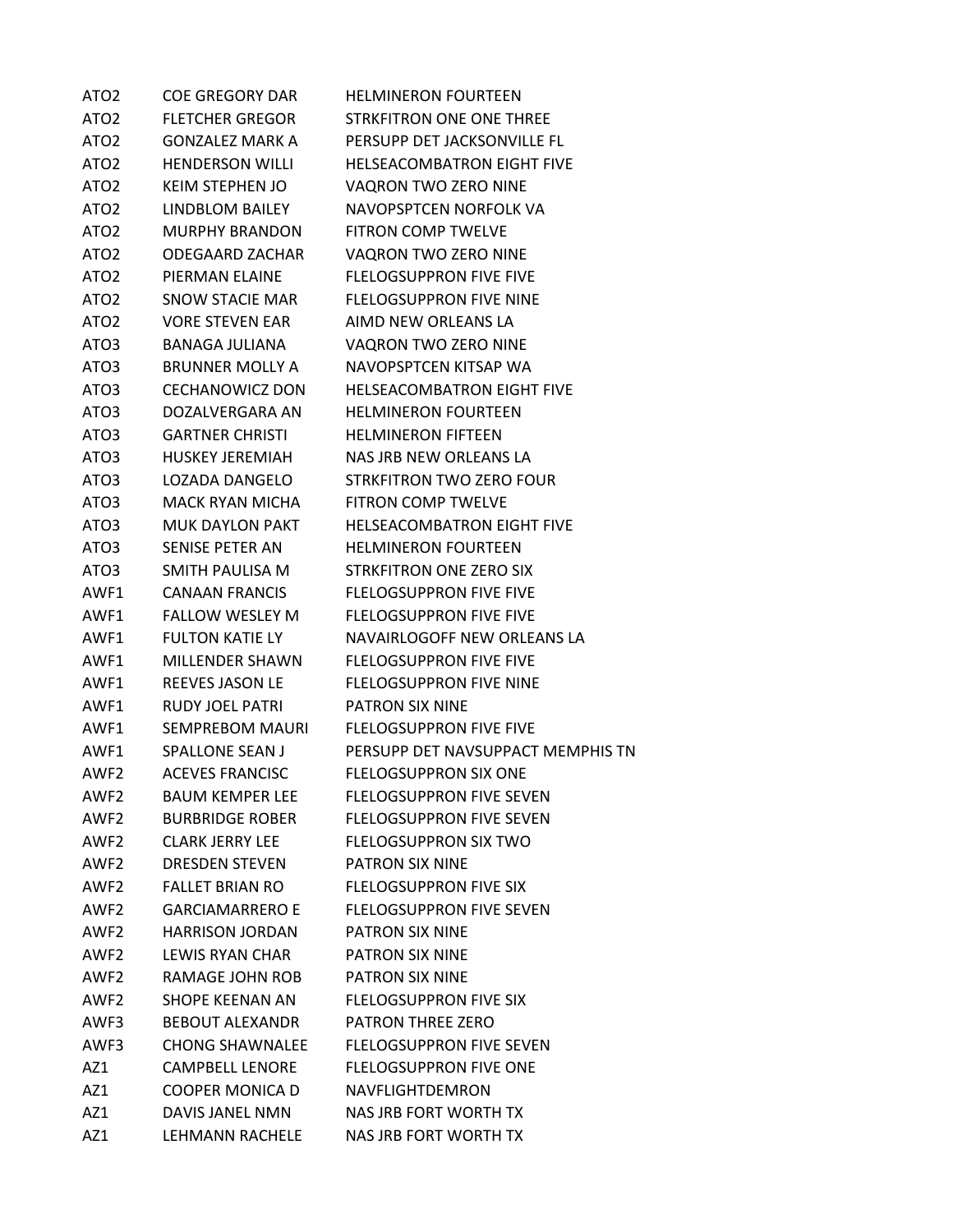| AZ1             | <b>RAMOSRODRIGUEZ</b>  | AIMD NAS JRB WILLOW GROVE           |
|-----------------|------------------------|-------------------------------------|
| AZ1             | ROBERTS CHRISTO        | PERSUPP DET JACKSONVILLE FL         |
| AZ <sub>2</sub> | CHRISTOPHER JAS        | AIMD NEW ORLEANS LA                 |
| AZ <sub>2</sub> | SANCHEZ GILBERT        | STRKFITRON TWO ZERO FOUR            |
| AZ2             | <b>WILLIAMS CAMERI</b> | <b>FLELOGSUPPRON FIVE FOUR</b>      |
| AZ2             | <b>WILLIAMS STEVEN</b> | <b>FLELOGSUPPRON FIVE EIGHT</b>     |
| AZ3             | <b>BACHER JUSTIN M</b> | PERSUPP DET JACKSONVILLE FL         |
| AZ3             | <b>BURTON JESSE SC</b> | STRKFITRON TWO ZERO FOUR            |
| AZ3             | CORREACARVAJAL         | VAQRON TWO ZERO NINE                |
| AZ3             | <b>ERNST LAURENALE</b> | <b>HELSEACOMBATRON EIGHT FIVE</b>   |
| AZ3             | KUILANCRESPO WI        | STRKFITRON ONE ZERO SIX             |
| BM1             | <b>FITZGIBBON CAME</b> | NAVOPSPTCEN PENSACOLA FL            |
| BM1             | PILE MERVIN LAW        | USS NEW ORLEANS                     |
| BM1             | <b>THOMPSON BILLY</b>  | PERSUPP DET NAVSTA SAN DIEGO CA     |
| BM <sub>2</sub> | <b>LOGAN MERCEDES</b>  | <b>USS HOWARD</b>                   |
| BM <sub>2</sub> | SCHULTZ RYAN PA        | NAVCARGOBN ONE                      |
| BM <sub>2</sub> | TUCKER BRITTANI        | <b>CORIVRON EIGHT CT</b>            |
| BM3             | <b>BELL BRANDON MA</b> | COMMAREXSECRON ELEVEN SEAL BEACH CA |
| BM3             | <b>BORDERS JONATHA</b> | USS RONALD REAGAN                   |
| BM3             | CHEEK TAJAINAY         | NAVSTA NORFOLK VA                   |
| BM3             | <b>HUFF DEANGELO L</b> | <b>USS RUSHMORE</b>                 |
| BM3             | <b>MALATE KIMABETO</b> | PERSUPP DET NAVSTA SAN DIEGO CA     |
| BM3             | PIRTLE MICHAEL         | <b>USS RUSHMORE</b>                 |
| BM3             | SMITH DALTON AL        | <b>USS CHAFEE</b>                   |
| BM <sub>3</sub> | <b>SOLITANO BRIAN</b>  | USS SAMPSON                         |
| BM3             | STEELWARREN LAT        | NAVSHIPYD NORFOLK VA                |
| CS <sub>1</sub> | <b>HENDRIETH SABRI</b> | NAS JRB FORT WORTH TX               |
| CS <sub>1</sub> | SAMANIEGO KAYLA        | PERSUPP DET PATUXENT RIVER MD       |
| CS <sub>2</sub> | ANURUGWO CHRIST        | PERSUPP DET WASHINGTON DC           |
| CS <sub>2</sub> | <b>GALVAN KARLA BE</b> | USS SPRUANCE                        |
| CS <sub>2</sub> | MAYENGOMEZ JAIM        | <b>USS KEARSARGE</b>                |
| CS <sub>2</sub> | ROTE KYLE BAKER        | <b>CUSERVDESK DAHLGREN VA</b>       |
| CS <sub>3</sub> | <b>MCCALMAN TRAVIS</b> | <b>USS WHIDBEY ISLAND</b>           |
| CS <sub>3</sub> | <b>ODUM KINDALL OS</b> | <b>FLELOGSUPPRON FIVE FIVE</b>      |
| CS <sub>3</sub> | <b>VENABLE KEVIN W</b> | PERSUPP DET WASHINGTON DC           |
| DC1             | <b>ALBART JONATHON</b> | NAVOPSPTCEN NORFOLK VA              |
| DC1             | <b>AYCOCK CHERIE L</b> | <b>USS COWPENS</b>                  |
| DC1             | DAVIS JARROD DW        | <b>SWOSCOLCOM NEWPORT RI</b>        |
| DC1             | <b>FORD RYAN XAVIE</b> | CENNAVENGINEERING NORFOLK VA        |
| DC1             | <b>MASON CLINT ANS</b> | USS MICHAEL MURPHY DDG-112          |
| DC1             | ROLONSOTO ESTHE        | NAVSHIPYD NORFOLK VA                |
| DC2             | ALVAREZNAVARRO         | USS ESSEX                           |
| DC2             | <b>CUELLAR RENEE Y</b> | SOUTHEAST RMC MAYPORT FL            |
| DC <sub>2</sub> | <b>DUBIN MITCHELL</b>  | NAVOPSPTCEN KITSAP WA               |
| DC <sub>2</sub> | <b>FLETCHER SANDRA</b> | USS JOHN PAUL JONES                 |
| DC <sub>2</sub> | <b>GAINES BRANDON</b>  | NAVOPSPTCEN KANSAS CITY MO          |
| DC <sub>2</sub> | <b>HOPKINS JARRETT</b> | NAVOPSPTCEN SACRAMENTO CA           |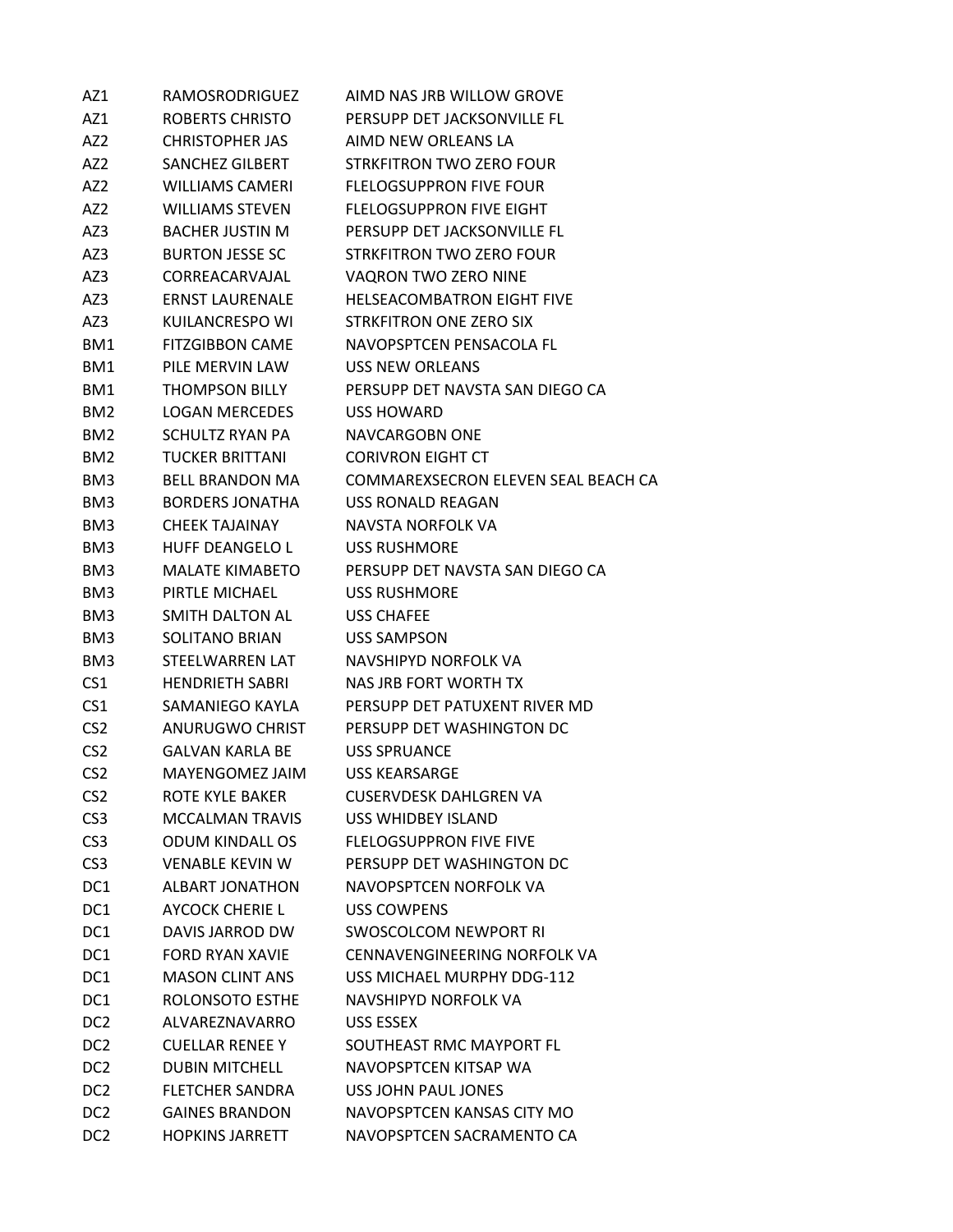| DC <sub>2</sub> | PALOMO MARTIN J        | <b>USS SAN ANTONIO</b>                |
|-----------------|------------------------|---------------------------------------|
| DC <sub>2</sub> | RODRIGUEZ PETER        | USS MICHAEL MURPHY DDG-112            |
| DC <sub>3</sub> | <b>MOSES CYRIANA M</b> | USS ROOSEVELT                         |
| DC <sub>3</sub> | PETRANOVIC JOSH        | <b>USS FORREST SHERMAN</b>            |
| DC <sub>3</sub> | RODRIGUEZ ANTHO        | <b>USS OSCAR AUSTIN</b>               |
| DC <sub>3</sub> | <b>TINTAYA SAMUEL</b>  | NAVSHIPYD NORFOLK VA                  |
| EM <sub>1</sub> | KATTE MICHAEL D        | NAVOPSPTCEN TAMPA FL                  |
| EM <sub>2</sub> | <b>CAMARA SIAMBOU</b>  | USS MILIUS                            |
| EM <sub>3</sub> | <b>DELESTON CARLIE</b> | NAVSTA GREAT LAKES IL                 |
| EM <sub>3</sub> | <b>MOORE JAMES R</b>   | <b>MCM CREW DOMINANT</b>              |
| ET <sub>1</sub> | <b>CARLIN WEBSTER</b>  | NAVOPSPTCEN MERIDIAN MS               |
| ET1             | FANCHIER WILLIA        | NAVOPSPTCEN DES MOINES IA             |
| ET <sub>1</sub> | <b>JONES JAMES ALE</b> | PERSUPP DET NAVSTA SAN DIEGO CA       |
| ET <sub>1</sub> | <b>ROSE BRYCE NEIL</b> | COMNAVELSG WILLIAMSBURG VA            |
| ET1             | SANCHEZ OLIVIA         | <b>NAS JRB FORT WORTH TX</b>          |
| ET1             | <b>ZAPATA DEREK SC</b> | NAS JRB FORT WORTH TX                 |
| ET <sub>2</sub> | <b>BELFLOWER THOMA</b> | USS SHOUP                             |
| ET <sub>2</sub> | BRACEY JOHN DAM        | ACU TWO                               |
| ET <sub>2</sub> | <b>CARLOS TOMMICHA</b> | CENINFODOM LS SAN DIEGO CA            |
| ET <sub>2</sub> | <b>FLOWERS SERRICO</b> | LHA 6 USS AMERICA                     |
| ET <sub>2</sub> | <b>ROBINSON TYLER</b>  | <b>USS LASSEN</b>                     |
| ET <sub>2</sub> | SIPE CHRISTIAN         | PERSUPP DET NAVSTA SAN DIEGO CA       |
| ET <sub>3</sub> | <b>DYKES MATTHEW I</b> | <b>USS MCCAMPBELL</b>                 |
| HM1             | <b>BARTON DOUGLAS</b>  | NAVOPSPTCEN PORT HUENEME CA           |
| HM1             | <b>BRIZZI GREGORY</b>  | <b>NAVHOSP JACKSONVILLE FL</b>        |
| HM1             | <b>GAYAKPA KOMI V</b>  | <b>INSP INSTR STF GALVESTON TEXAS</b> |
| HM1             | <b>GULLETT SUSAN C</b> | NAVOPSPTCEN AKRON OH                  |
| HM1             | KIERNAN JAMES F        | NAVMEDSUPPCMD DET BETHESDA MD         |
| HM1             | LOVFLL MAURFFN         | NAVOPSPTCEN BILLINGS MT               |
| HM1             | <b>MCCONNELL DEVIN</b> | NAVOPSPTCEN SALT LAKE CITY UT         |
| HM1             | <b>SANAGUSTIN TONI</b> | NAVOPSPTCEN SHREVEPORT LA             |
| HM1             | <b>VERDECIA JUAN A</b> | <b>INSP INSTR STF ORLANDO FL</b>      |
| HM1             | YOUNGMAN BRANTL        | <b>USS GONZALEZ</b>                   |
| HM2             | <b>CALDA FRANCISED</b> | NAVOPSPTCEN BRONX NY                  |
| HM2             | <b>COOPER HAYDEN S</b> | NAVOPSPTCEN SAGINAW MI                |
| HM <sub>2</sub> | <b>FORD ERVIN T JR</b> | NAVOPSPTCEN GULFPORT MS               |
| HM2             | <b>HARRIS CHRISTOP</b> | NAVOPSPTCEN BUFFALO NY                |
| HM <sub>2</sub> | <b>HEIDORN NICHOLA</b> | NAVOPSPTCEN SAN JOSE CA               |
| HM <sub>2</sub> | <b>HIPNER ALISSA R</b> | NAVOPSPTCEN WASHINGTON DC             |
| HM2             | <b>HUNT JESSE ALLA</b> | <b>USS BOXER</b>                      |
| HM <sub>2</sub> | <b>HURT CANDICE MA</b> | NAVOPSPTCEN SPRINGFIELD MO            |
| HM <sub>2</sub> | MILLER SHAWN WA        | NAVOPSPTCEN COLUMBUS OH               |
| HM <sub>2</sub> | <b>MOONEY CYDNEY M</b> | NAVOPSPTCEN NORTH ISLAND CA           |
| HM <sub>2</sub> | <b>NORRIS ERIC TYL</b> | USS BATAAN                            |
| HM <sub>2</sub> | PYFER DOMINICK         | NAVOPSPTCEN SAN ANTONIO TX            |
| HM <sub>2</sub> | ROOSA SAM MARTI        | NAVOPSPTCEN FORT WORTH TX             |
| HM <sub>2</sub> | RYAN CAITLIN MA        | NAVOPSPTCEN NORFOLK VA                |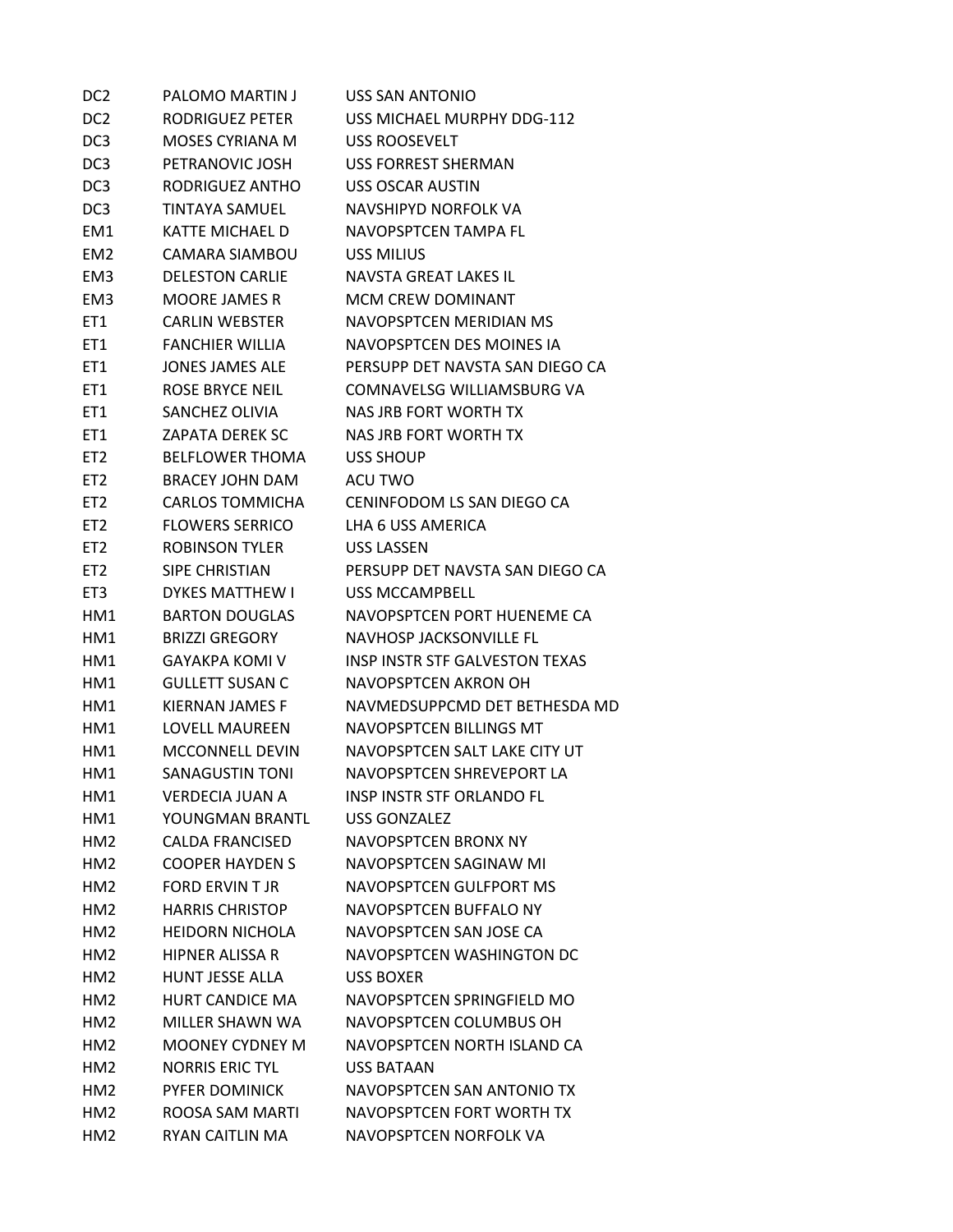| HM <sub>2</sub> | SMITH JAMAAL           | NAVOPSPTCEN BESSEMER AL                      |
|-----------------|------------------------|----------------------------------------------|
| HM <sub>2</sub> | SORIANO RALPH G        | NAVOPSPTCEN BALTIMORE MD                     |
| HM2             | <b>TAYLOR LLOYD LA</b> | NAVOPSPTCEN SAN DIEGO CA                     |
| HM <sub>2</sub> | <b>TRAN ANGELLA</b>    | NAVOPSPTCEN KITSAP WA                        |
| HM2             | <b>VANESSELSTINE V</b> | NAVOPSPTCEN CORPUS CHRISTI TX                |
| HM2             | <b>WHITEHEAD SAMAN</b> | NAVOPSPTCEN HOUSTON TX(UC)                   |
| HM2             | <b>WORTHINGTON BRI</b> | NAVOPSPTCEN SAINT LOUIS MO                   |
| HM3             | <b>BOYETT KAILEE B</b> | <b>FLELOGSUPPRON FIVE NINE</b>               |
| HM3             | <b>CRUZ MAVENESSA</b>  | NAVOPSPTCEN NORTH ISLAND CA                  |
| HM3             | DAVIS DANIEL JO        | NAVOPSPTCEN FORT WORTH TX                    |
| HM3             | <b>DUNN HARLEY REN</b> | COMNAVRESFORCOM NORFOLK VA                   |
| HM3             | FERNANDEZ ERIKA        | NAVHOSP TWENTYNINE PALMS CA                  |
| HM3             | <b>IZZO SALVATORE</b>  | NAVOPSPTCEN SYRACUSE NY                      |
| HM3             | <b>MACY ETHAN COLE</b> | NAVOPSPTCEN PENSACOLA FL                     |
| HM3             | <b>MARTINEZ SAMANT</b> | <b>VP-30JACKSONVILLE FL</b>                  |
| HM3             | <b>NAPULI DESTINY</b>  | NAVOPSPTCEN WASHINGTON DC                    |
| HM3             | <b>NELSON ROBERT J</b> | <b>FLELOGSUPPRON FIVE EIGHT</b>              |
| HM3             | <b>XIONG SHENG</b>     | <b>FITRON COMP TWELVE</b>                    |
| IT1             | <b>IBARRA STEPHAN</b>  | <b>USS NEW ORLEANS</b>                       |
| IT2             | <b>BODINE EDWARD H</b> | <b>USS KEARSARGE</b>                         |
| IT <sub>2</sub> | <b>EBBS LARINIQUE</b>  | COMNAVRESFORCOM NORFOLK VA                   |
| IT <sub>2</sub> | <b>HAMILL KEIRON J</b> | COMNAVRESFORCOM NORFOLK VA                   |
| IT <sub>2</sub> | <b>HERNANDEZ EVELY</b> | USS CHUNG HOON                               |
| IT <sub>2</sub> | LENTZ ANTHONY M        | <b>USS CARTER HALL</b>                       |
| IT2             | <b>MCCAIG TRISTAN</b>  | USS WILLIAM P LAWRENCE                       |
| IT <sub>2</sub> | PARSONS SARAH A        | NAVAIRLOGOFF NEW ORLEANS LA                  |
| IT <sub>2</sub> | ROBINSON SHANTA        | USS HARRY S TRUMAN                           |
| IT <sub>2</sub> | <b>SPRAGUE SEAN AU</b> | <b>USS BATAAN</b>                            |
| IT <sub>2</sub> | WHITE DEVON RAY        | <b>CORIVRON TWO VA</b>                       |
| IT3             | ESPARZASALAZAR         | <b>USS MOBILE BAY</b>                        |
| IT3             | <b>FISHER JONATHAN</b> | <b>USS GUNSTON HALL</b>                      |
| IT3             | <b>HILLHOUSE FELIC</b> | USS IWO JIMA                                 |
| IT <sub>3</sub> | LAMBERT HAILI K        | NCTAMS LANT NORFOLK VA                       |
| IT <sub>3</sub> | <b>MANALILI JORDEN</b> | USS BOXER                                    |
| IT <sub>3</sub> | <b>NOVRESKE ERICJ</b>  | <b>CENINFODOM CORRY STATION PENSACOLA FL</b> |
| IT3             | SANCHAGRIN SIER        | <b>USS PEARL HARBOR</b>                      |
| IT3             | VALLEJOSTHURMAN        | <b>USS BLUE RIDGE</b>                        |
| LS1             | <b>BECERRIL CARLOS</b> | <b>EODOSU SEVEN</b>                          |
| LS1             | DAVIS RYAN MICH        | <b>USS DEVASTATOR</b>                        |
| LS1             | <b>DONG LIANGXUE</b>   | NMCB TWO SEVEN CHICOPEE MA                   |
| LS1             | <b>GUILLORY KEDMA</b>  | <b>USS BOXER</b>                             |
| LS1             | HIVELY JOSHUA D        | NAVOPSPTCEN ERIE PA                          |
| LS1             | <b>JACKSON SEAN CO</b> | <b>COMCORIVGRU ONE</b>                       |
| LS1             | JAMESLOUIS RODG        | FLTREADCEN WEST DET                          |
| LS1             | <b>LANKFORD GREGOR</b> | PERSUPP DET PORT HUENEME CA                  |
| LS1             | LU ZHICAI              | COMNAVELSG WILLIAMSBURG VA                   |
| LS1             | LY BRIAN ANTHON        | <b>NAF WASHINGTON DC</b>                     |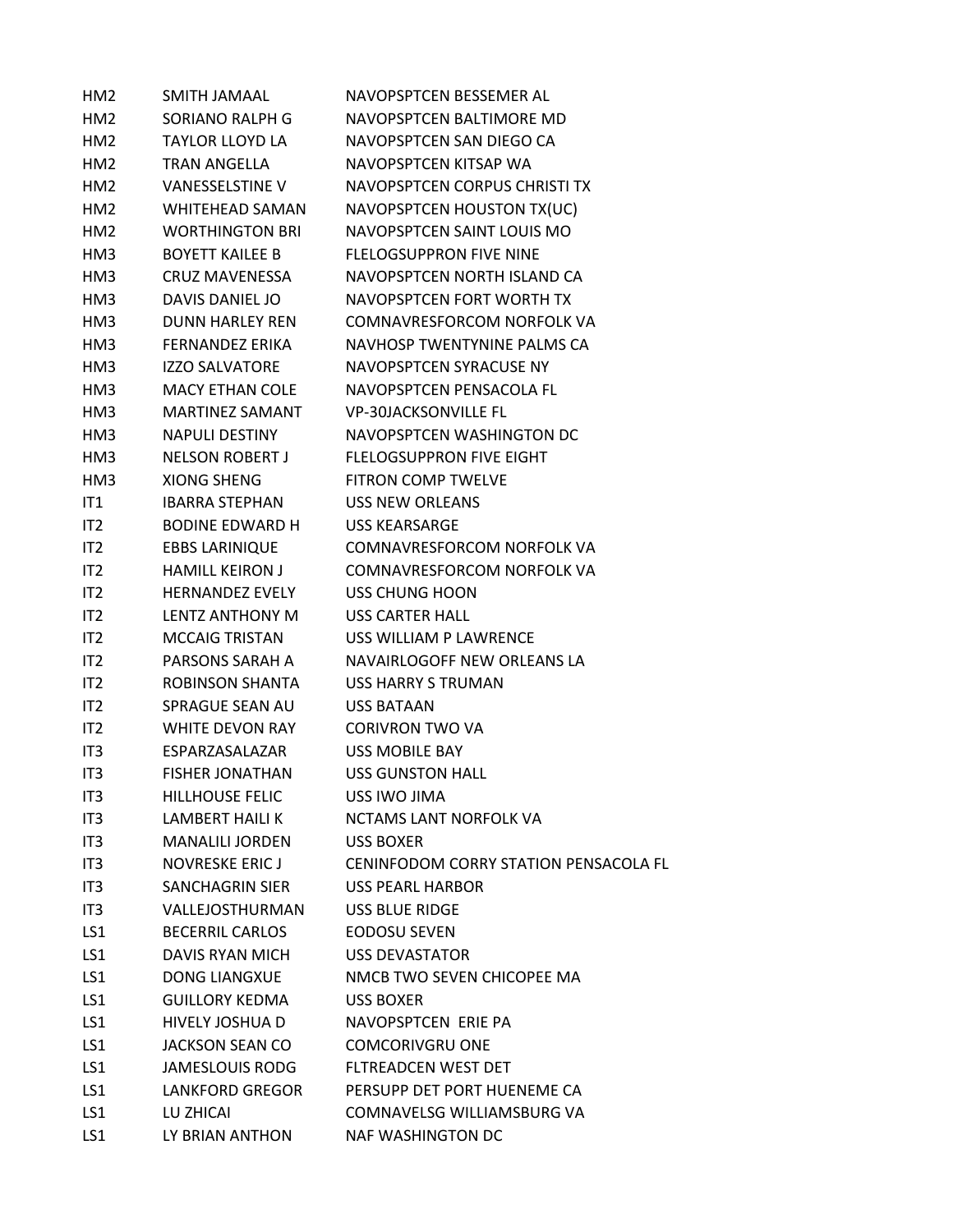| LS1             | <b>REDDY NAIDU KIR</b> | <b>USS PIONEER</b>                              |
|-----------------|------------------------|-------------------------------------------------|
| LS1             | SEPULVEDA JORDA        | NAVOPSPTCEN BALTIMORE MD                        |
| LS1             | UDUDUA TOPAZ OM        | NAVOPSPTCEN KITSAP WA                           |
| LS1             | <b>WELENCE BRANDON</b> | NAVOPSPTCEN BOISE ID                            |
| LS1             | <b>WHITE GSHAYN</b>    | NAVOPSPTCEN WHITE RIVER JUNCTION VT             |
| LS1             | <b>WOLFE CHRISTOPH</b> | PERSUPP DET NAVSUPPACT NEW ORLEANS LA           |
| LS <sub>2</sub> | ABILA DANNY FRA        | <b>FLELOGSUPPRON FIVE FIVE</b>                  |
| LS <sub>2</sub> | BECHEMNYOU ASHU        | NAVOPSPTCEN NORFOLK VA                          |
| LS <sub>2</sub> | <b>CAVE JENNIFER L</b> | PERSUPP DET EVERETT WA                          |
| LS <sub>2</sub> | <b>CROWELL SHANE A</b> | USS IWO JIMA                                    |
| LS <sub>2</sub> | <b>CUTHBERT KASIND</b> | <b>VP-30JACKSONVILLE FL</b>                     |
| LS <sub>2</sub> | DURNELL DEVIN J        | PERSUPP DET NAVSUPPACT MEMPHIS TN               |
| LS <sub>2</sub> | <b>ERICKSON CHANCE</b> | NAVOPSPTCEN NEWPORT RI                          |
| LS <sub>2</sub> | JAMES ANIKA AYA        | <b>FLELOGSUPPRON SIX TWO</b>                    |
| LS <sub>2</sub> | <b>JANG ERIC</b>       | <b>HELSEACOMBATRON THREE</b>                    |
| LS <sub>2</sub> | JOHNSON HENRY N        | NAVOPSPTCEN LEMOORE CA                          |
| LS <sub>2</sub> | JOHNSON PAULASI        | ACU FOUR                                        |
| LS <sub>2</sub> | JORDAN CHRISTIA        | <b>FLELOGSUPPRON FIVE FOUR</b>                  |
| LS <sub>2</sub> | <b>MALONE SHANELL</b>  | NAVSHIPYD NORFOLK VA                            |
| LS <sub>2</sub> | OTERO MICHAELIO        | NAVOPSPTCEN SAN DIEGO CA                        |
| LS <sub>2</sub> | PRIETO TABATHA         | <b>COMNAVREG MIDLANT NORFOLK VA</b>             |
| LS <sub>2</sub> | <b>TADIQUE BRIAN S</b> | <b>FLELOGSUPPRON FIVE FOUR</b>                  |
| LS <sub>2</sub> | TRISCIUZZI EDMU        | EODESU TWO                                      |
| LS <sub>2</sub> | <b>WATTS MATTHEW J</b> | <b>USS ARDENT</b>                               |
| LS <sub>2</sub> | WHITE DEONDRE D        | FLTLOGSUPPSQD64                                 |
| LS <sub>2</sub> | <b>WILLIAMS JARED</b>  | COMMAREXSECGRU ONE                              |
| LS <sub>2</sub> | YAZZIE FRANCESC        | PERSUPP DET BALBOA CA                           |
| LS <sub>2</sub> | YOUNG JESSICA A        | NAVAL OPERATIONAL SUPPORT CENTER GREAT LAKES IL |
| LS3             | AFFUL FRANCIS A        | AIMD NAS JRB WILLOW GROVE                       |
| LS3             | <b>COLON NICHOLAS</b>  | NAVCARGOBN ONE                                  |
| LS3             | <b>DAVIS KEVIN MIC</b> | <b>USS MAKIN ISLAND</b>                         |
| LS3             | ELLISON TONYA L        | PERSUPP DET NAVSUPPACT MEMPHIS TN               |
| LS3             | <b>GUERRA ANDREW</b>   | PATRON SIX NINE                                 |
| LS3             | <b>HESTER BRANDON</b>  | <b>STRKFITRON TWO ZERO FOUR</b>                 |
| LS3             | <b>HOLLIDAY JENNA</b>  | <b>FLELOGSUPPRON FIVE FIVE</b>                  |
| LS3             | <b>LAWSON NANCY DI</b> | NAVOPSPTCEN FORT WORTH TX                       |
| LS3             | LIM KATHLEENLOU        | <b>FITRON COMP TWELVE</b>                       |
| LS3             | LIU ZHIRONG            | NAVOPSPTCEN ALAMEDA CA                          |
| LS3             | LOYD JEREMIAH W        | ASD NEW ORLEANS LA                              |
| LS3             | MAITLANDDIXON A        | AIMD NEW ORLEANS LA                             |
| LS3             | <b>MALINAO KRISTOF</b> | <b>NAVCARGOBN ONE</b>                           |
| LS3             | <b>NORTHCUTT TARA</b>  | NAVAL OPERATIONAL SUPPORT CENTER GREAT LAKES IL |
| LS3             | <b>ORREN SARAH ELI</b> | FITRON COMP TWELVE                              |
| LS3             | RIVERA ANTONIO         | ASD NEW ORLEANS LA                              |
| LS3             | SALIBA ALLANJAY        | <b>USS STERETT</b>                              |
| LS3             | <b>STRUNK EMILY SU</b> | STRKFITRON ONE THREE SEVEN                      |
| LS <sub>3</sub> | SWIGER JOEL ADA        | <b>USS KEARSARGE</b>                            |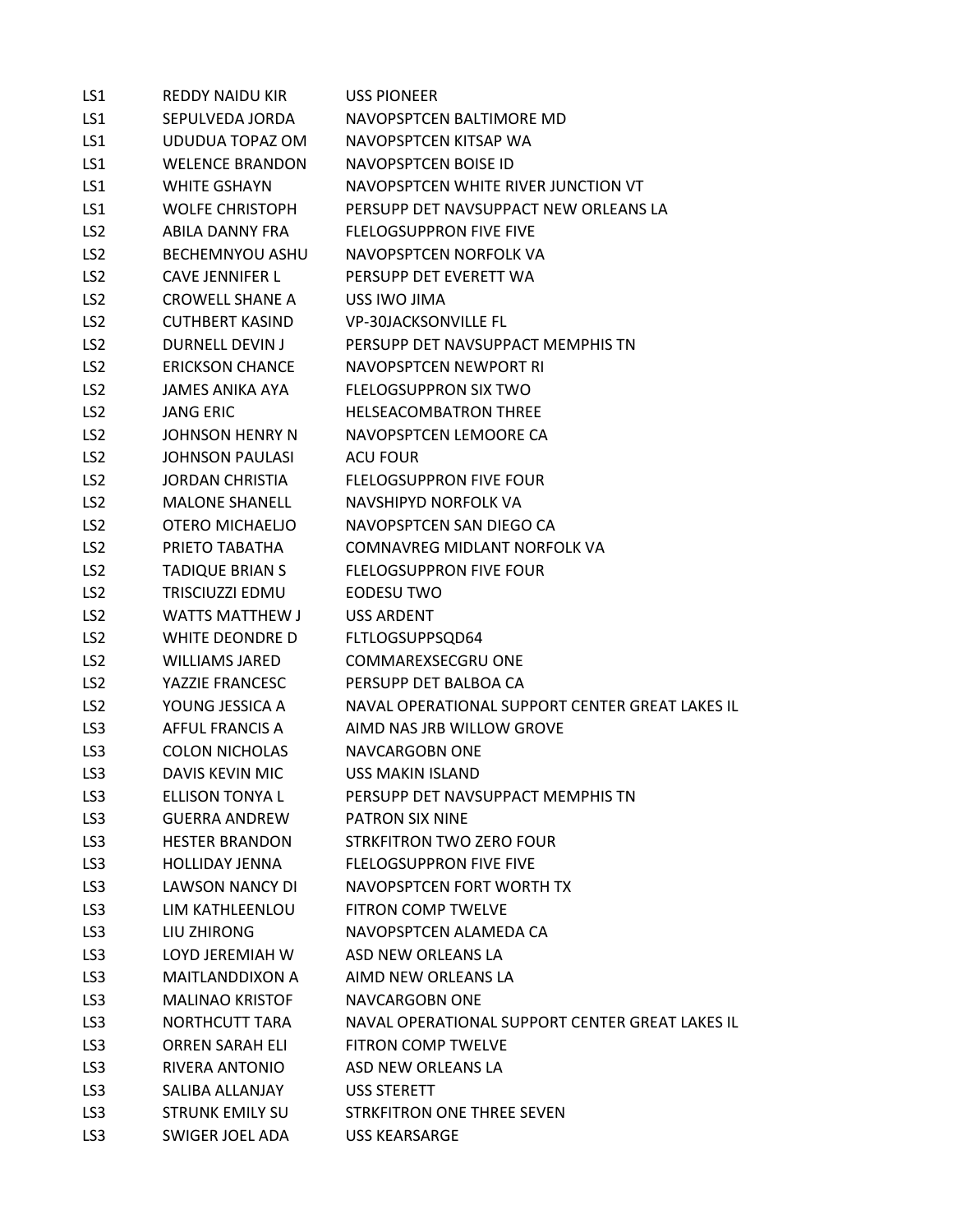| LS3             | <b>WARD DURELLE AN</b> | COMMAREXSECGRU ONE                              |
|-----------------|------------------------|-------------------------------------------------|
| NCR1            | BOYKIN SARAH CA        | NAVCRUITDIST NEW ENGLAND BOSTON MA              |
| NCR1            | <b>DANIELSON SHAD</b>  | NAVCRUITDIST PORTLAND OR                        |
| NCR1            | EIND GIOVANNI V        | NAVCRUITDIST PHILADELPHIA PA                    |
| NCR1            | <b>GUERRA NELSON</b>   | NAVCRUITDIST MIAMI FL                           |
| NCR1            | GUITTARD ANDREW        | NAVCRUITDIST PITTSBURGH PA                      |
| NCR1            | <b>JAMES BENJAMIN</b>  | NAVCRUITDIST MIAMI FL                           |
| NCR1            | KILGORE JARMAN         | NAVCRUITDIST COLUMBUS OH                        |
| NCR1            | <b>QUALLS JUANOMAN</b> | NAVCRUITDIST SAN DIEGO CA                       |
| PR1             | <b>BUSTILLEON CHRI</b> | <b>HELSEACOMBATRON THREE</b>                    |
| PR1             | <b>HAKE KIRSTYN SU</b> | AIMD NAS JRB WILLOW GROVE                       |
| PR1             | <b>SCOTT ANTHONY C</b> | COMUSNAVEUR ETD SIGONELLA IT                    |
| PR <sub>2</sub> | <b>CHEN KEVIN</b>      | STRKFITRON TWO ZERO FOUR                        |
| PR <sub>2</sub> | <b>HYDE PHILLIP JO</b> | PERSUPP DET JACKSONVILLE FL                     |
| PR <sub>2</sub> | <b>INTONDI SCOTT R</b> | <b>FLELOGSUPPRON FIVE FOUR</b>                  |
| PR <sub>2</sub> | <b>JACO FERNANDO E</b> | PATRON SIX NINE                                 |
| PR <sub>2</sub> | JOHNSON GAVIN D        | PERSUPP DET JACKSONVILLE FL                     |
| PR <sub>2</sub> | RAMIREZ PRISCIL        | <b>FLELOGSUPPRON FIVE SEVEN</b>                 |
| PR <sub>2</sub> | TURNER LAMAR WH        | <b>FLELOGSUPPRON FIVE FOUR</b>                  |
| PR <sub>2</sub> | <b>WHORISKEY SAMAN</b> | NAF WASHINGTON DC                               |
| PR <sub>2</sub> | <b>WILLIAMS JASON</b>  | AIMD NEW ORLEANS LA                             |
| PR <sub>3</sub> | CHAMPLEYTETREAU        | <b>FLELOGSUPPRON FIVE SIX</b>                   |
| PR <sub>3</sub> | <b>COLLINS JONATHO</b> | <b>HELMINERON FOURTEEN</b>                      |
| PR <sub>3</sub> | DANCE AARON CHR        | <b>NAF WASHINGTON DC</b>                        |
| PR <sub>3</sub> | <b>DENNISON JOHNNY</b> | <b>FLELOGSUPPRON FIVE SIX</b>                   |
| PR <sub>3</sub> | <b>EDMOND VICTOR J</b> | STRKFITRON ONE NINE TWO                         |
| PR <sub>3</sub> | <b>GONZALES CODY J</b> | VAQRON ONE TWO NINE                             |
| PR <sub>3</sub> | <b>GUSTIN TANNER I</b> | <b>FITRON COMP TWELVE</b>                       |
| PR <sub>3</sub> | JONES SETH EDWI        | <b>PATRON SIX NINE</b>                          |
| PR <sub>3</sub> | PARKER KUMASI T        | <b>HELSEACOMBATRON THREE</b>                    |
| PR <sub>3</sub> | SAVARESE CORY R        | <b>FLELOGSUPPRON FIVE THREE</b>                 |
| PR <sub>3</sub> | <b>WEIDER BRIAN KE</b> | TSU LANT VA                                     |
| PS1             | <b>BAUTISTA KEVIN</b>  | PERSUPP DET JACKSONVILLE FL                     |
| PS1             | <b>BRADBY DANIELLE</b> | COMNAVRESFORCOM NORFOLK VA                      |
| PS1             | BRIONESDELANGEL        | COMUSFLTFORCOM NORFOLK VA                       |
| PS1             | <b>CASTELLANOS SHE</b> | NAVRESREDCOM SOUTHWEST SAN DIEGO CA             |
| PS1             | <b>CHANDLER RUSSEL</b> | NAVOPSPTCEN WASHINGTON DC                       |
| PS1             | <b>CHHORN SALLY AN</b> | NAVOPSPTCEN PHOENIX AZ                          |
| PS1             | <b>COLDIRON ROBERT</b> | COMNAVRESFORCOM NORFOLK VA                      |
| PS1             | <b>COZZA KATHY IRE</b> | NAVCRUITDIST NASHVILLE TN                       |
| PS1             | <b>EDWARDS RYAN MY</b> | NAVAL OPERATIONAL SUPPORT CENTER GREAT LAKES IL |
| PS1             | EUGENIO JOEL R         | NAVOPSPTCEN ELEANOR WV                          |
| PS1             | <b>FREEMAN JESSICA</b> | NAVOPSPTCEN SAN DIEGO CA                        |
| PS1             | <b>FUENTES SARAH E</b> | NAVOPSPTCEN PORT HUENEME CA                     |
| PS1             | <b>GARCIA ALMA DEL</b> | COMUSFLTFORCOM NORFOLK VA                       |
| PS1             | <b>GARCIA FABIAN A</b> | NAVOPSPTCEN FT CARSON CO                        |
| PS1             | <b>GEDEON SHANELLE</b> | PERSUPP DET YOKOSUKA JA                         |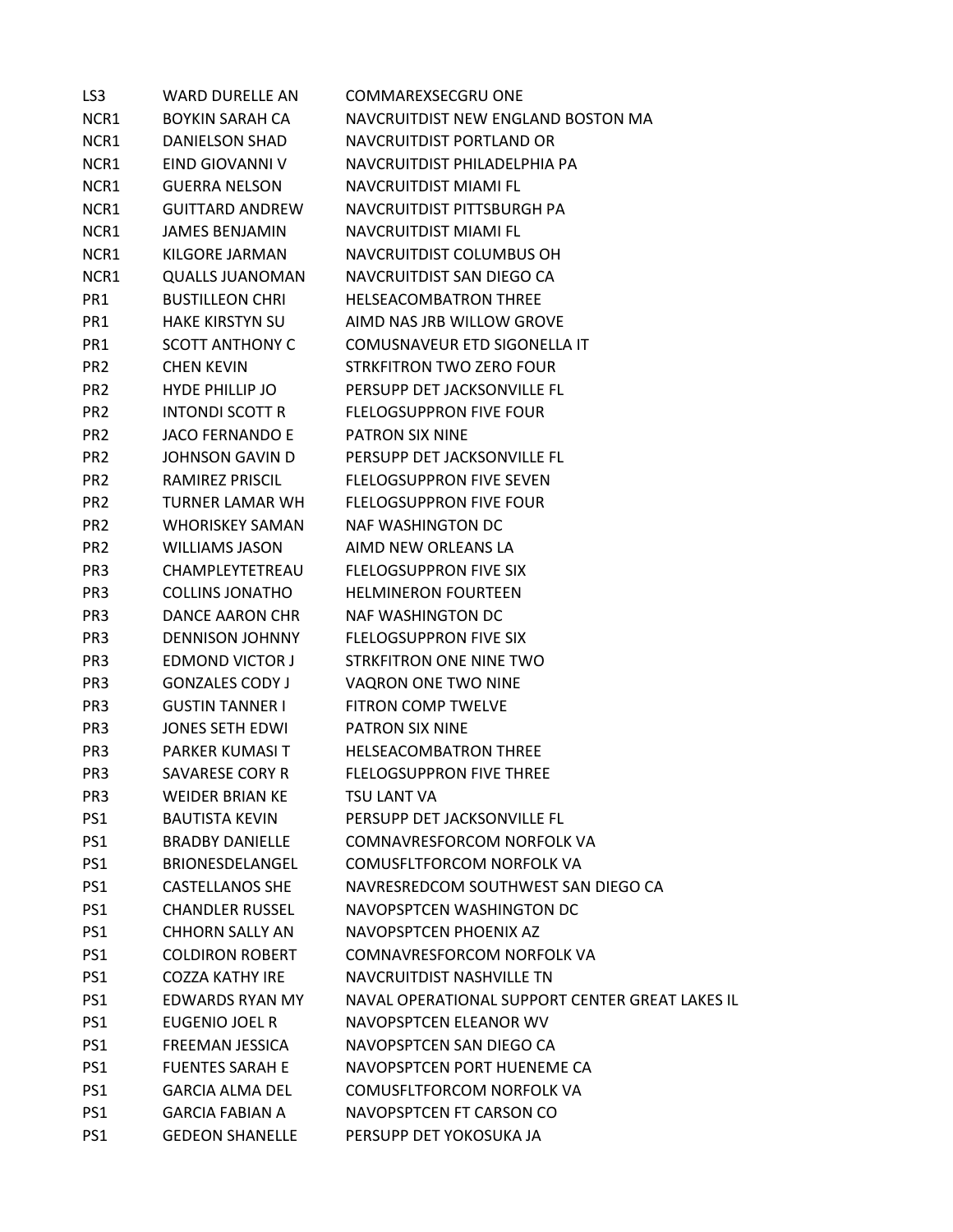| PS1             | <b>HARRIS CORTNEY</b>  | NAVOPSPTCEN SAN ANTONIO TX            |
|-----------------|------------------------|---------------------------------------|
| PS1             | <b>JAMES SHAMICE A</b> | PERSUPP DET NAPLES IT                 |
| PS1             | <b>KESSLER JONATHA</b> | NAVOPSPTCEN EARLE COLTS NECK NJ       |
| PS1             | LESLIE SHAQUELA        | PERSUPP DET LEMOORE CA                |
| PS1             | <b>LOWE AMANDA MAR</b> | CO MCB CAMP LEJEUNE NC                |
| PS1             | <b>LOYA RUBEN AVIL</b> | NAVOPSPTCEN SAN DIEGO CA              |
| PS1             | NADONZA VINCENT        | <b>COMFLEACT CHINHAE KOR</b>          |
| PS1             | OJEAH MICHAEL U        | NAVY REGION SOUTHEAST RCC FT WORTH TX |
| PS1             | <b>ORTEGA STEVE</b>    | <b>NAVOPSPTCEN BRONX NY</b>           |
| PS1             | PASMEG AMY LEE         | <b>CUSERVDESK PORTSMOUTH VA</b>       |
| PS1             | <b>PATRICK SARA BO</b> | COMNAVELSG WILLIAMSBURG VA            |
| PS1             | <b>RIESTER ANDREW</b>  | NAVOPSPTCEN WHITE RIVER JUNCTION VT   |
| PS1             | <b>SKINNER CHARLES</b> | NAVOPSPTCEN TAMPA FL                  |
| PS1             | <b>SPIVEY EMILY CO</b> | NAVRESREDCOM MIDWEST GREAT LAKES IL   |
| PS1             | <b>STOOPS LAURA AS</b> | NAVRESREDCOM MIDLANT NORFOLK VA       |
| PS1             | <b>TALUKDER FERDAU</b> | <b>FLELOGSUPPRON FIVE NINE</b>        |
| PS1             | <b>VALENCIA ALVIN</b>  | NAVOPSPTCEN DETROIT MI                |
| PS <sub>2</sub> | <b>ADEYEMI SHERIFA</b> | NAVOPSPTCEN HOUSTON TX(UC)            |
| PS <sub>2</sub> | <b>BAILON MARIA MA</b> | NAVOPSPTCEN CHARLOTTE NC              |
| PS <sub>2</sub> | <b>BEECHER CHALYSE</b> | CO MCB CAMP LEJEUNE NC                |
| PS <sub>2</sub> | <b>BLANQUE DANICA</b>  | NAVOPSPTCEN PORT HUENEME CA           |
| PS <sub>2</sub> | <b>BURKE IAN KILLI</b> | NAVOPSPTCEN OMAHA NE                  |
| PS <sub>2</sub> | <b>CONSTANTINO KRI</b> | NAVOPSPTCEN SPOKANE WA                |
| PS <sub>2</sub> | <b>COOK RONALD DAV</b> | NAVOPSPTCEN MINNEAPOLIS MN            |
| PS <sub>2</sub> | <b>COVILLE HUNTER</b>  | NAVOPSUPPCEN LOUISVILLE KY            |
| PS <sub>2</sub> | <b>CRUZ CHAUNCEY I</b> | NAVOPSPTCEN DENVER CO                 |
| PS <sub>2</sub> | <b>DUTT SANJAY</b>     | <b>COMMAREXSECRON THREE</b>           |
| PS <sub>2</sub> | <b>ELAM MARCELLE C</b> | <b>NOSC ATLANTA</b>                   |
| PS <sub>2</sub> | <b>FORD MAURICE JA</b> | NAVOPSPTCEN KITSAP WA                 |
| PS <sub>2</sub> | <b>FOSTER LINDSEY</b>  | NAVOPSPTCEN SPRINGFIELD OR            |
| PS <sub>2</sub> | <b>FOX RAECHEL CAT</b> | NAVOPSPTCEN WHITE RIVER JUNCTION VT   |
| PS <sub>2</sub> | <b>GEERHART JERMAI</b> | NAVOPSPTCEN AKRON OH                  |
| PS <sub>2</sub> | <b>GREENE KASEY MA</b> | NAVOPSPTCEN WILMINGTON NC             |
| PS <sub>2</sub> | <b>HIGDON CHRISTIN</b> | <b>HSL SIX ZERO MAYPORT FL</b>        |
| PS <sub>2</sub> | <b>JOHNSON JEROME</b>  | NAVOPSPTCEN BESSEMER AL               |
| PS <sub>2</sub> | <b>JONES BRITTANY</b>  | NAVOPSPTCEN CORPUS CHRISTI TX         |
| PS <sub>2</sub> | JONES SHAWN WIL        | NAVOPSPTCEN PITTSBURG PA              |
| PS <sub>2</sub> | LARSON DANIEL T        | NAVOPSPTCEN SAN DIEGO CA              |
| PS <sub>2</sub> | LUNA MICHELLE          | NAVOPSPTCEN BALTIMORE MD              |
| PS <sub>2</sub> | <b>MANN SHAYNA ELI</b> | NAVOPSPTCEN GREEN BAY WI              |
| PS <sub>2</sub> | <b>MVONOTOUNG VLAD</b> | <b>HELMINERON FOURTEEN</b>            |
| PS <sub>2</sub> | <b>OAKLEY AVRI LAN</b> | NAVOPSPTCEN SAINT LOUIS MO            |
| PS <sub>2</sub> | OROZCO ERIC MID        | NAVOPSPTCEN LOS ANGELES CA            |
| PS <sub>2</sub> | <b>OU QIANG</b>        | NAVOPSPTCEN LAS VEGAS NV              |
| PS <sub>2</sub> | PEREZ ALEXIS AN        | NAVOPSPTCEN TOLEDO OH                 |
| PS <sub>2</sub> | POPKE ADAM JAME        | NAVOPSPTCEN NEWPORT RI                |
| PS <sub>2</sub> | POWERS EVAN WAD        | NAVOPSPTCEN SAN ANTONIO TX            |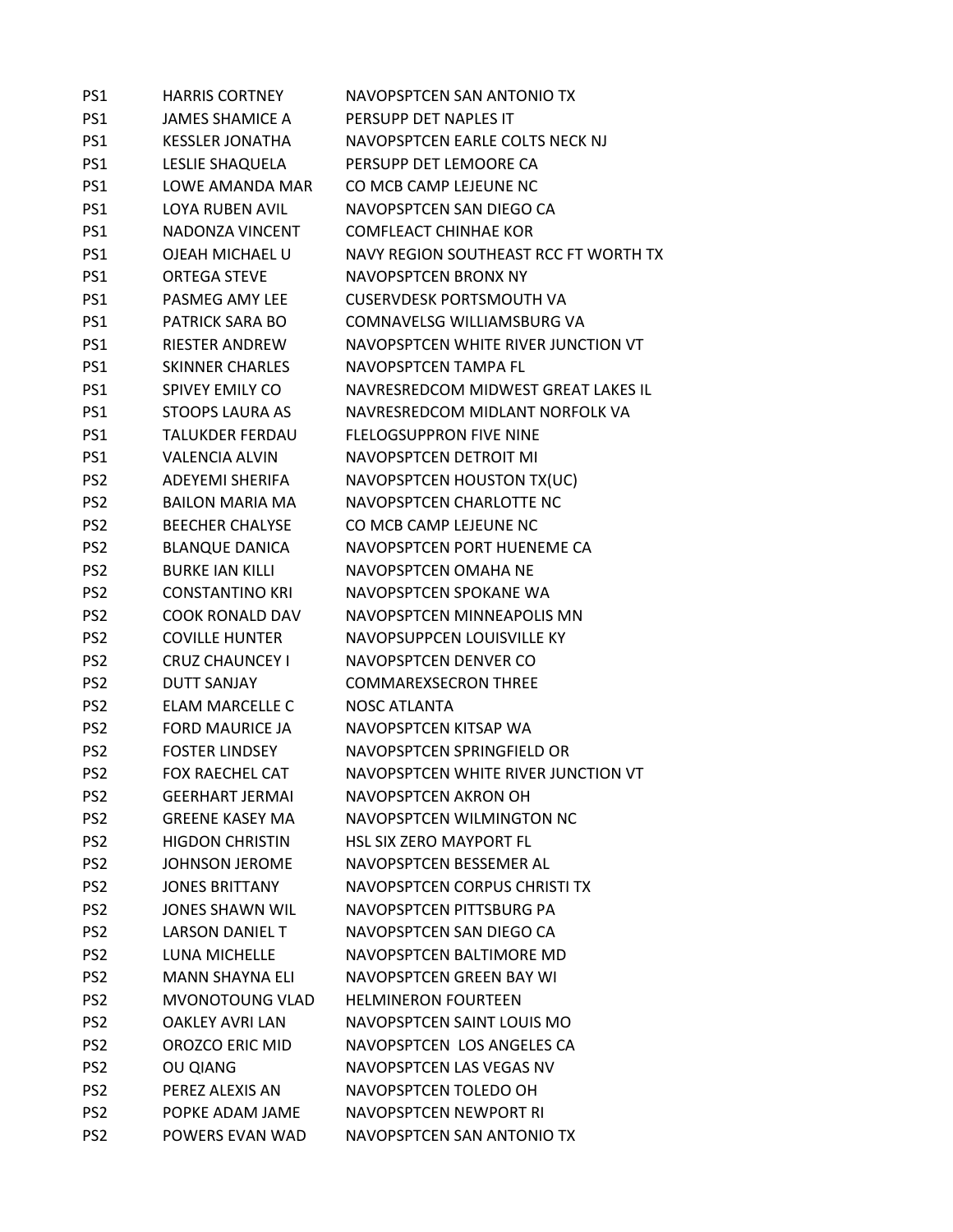| PS <sub>2</sub> | <b>QUINTERO ELIZAB</b> | NAVOPSPTCEN MIAMI FL                            |
|-----------------|------------------------|-------------------------------------------------|
| PS <sub>2</sub> | RAMJIAWAN SEMAN        | NOSC ATLANTA                                    |
| PS <sub>2</sub> | RODRIGUEZLEON F        | NAVAL OPERATIONAL SUPPORT CENTER GREAT LAKES IL |
| PS <sub>2</sub> | <b>SALOMONSKY REID</b> | NAVOPSPTCEN DES MOINES IA                       |
| PS <sub>2</sub> | <b>SHIPLEY VARDHIN</b> | NAVOPSPTCEN MANCHESTER NH                       |
| PS <sub>2</sub> | SMITH IVAN RICA        | <b>HELMINERON FOURTEEN</b>                      |
| PS <sub>2</sub> | <b>SPARTZ PAUL BRA</b> | <b>HELSEACOMBATRON EIGHT FIVE</b>               |
| PS <sub>2</sub> | <b>SPENCER KELVIN</b>  | NAVOPSPTCEN PUERTO RICO                         |
| PS <sub>2</sub> | <b>THAO CHENG SUE</b>  | <b>SEAL TEAM SEVENTEEN</b>                      |
| PS <sub>2</sub> | THOMAS AMANDA R        | NAVOPSPTCEN HOUSTON TX(UC)                      |
| PS <sub>2</sub> | <b>THOMAS KENNETH</b>  | NAVOPSPTCEN WHIDBEY ISLAND WA                   |
| PS <sub>2</sub> | VAZQUEZ JOVONI         | NAVOPSPTCEN WASHINGTON DC                       |
| PS <sub>2</sub> | <b>WALLACE CHAREE</b>  | NAVOPSPTCEN NEWPORT RI                          |
| PS <sub>2</sub> | YERTON ALYSHA R        | NAVOPSPTCEN ALBANY NY                           |
| PS <sub>2</sub> | YOUNG BARON THO        | NAVOPSPTCEN ORLANDO FL                          |
| PS <sub>2</sub> | YOUNG DAVID SCO        | NAVOPSPTCEN SHREVEPORT LA                       |
| PS <sub>3</sub> | <b>CARR THOMAS LAR</b> | NAVOPSPTCEN LEMOORE CA                          |
| PS <sub>3</sub> | <b>CHARLES SHELDON</b> | PERSUPP DET WPNSTA CHARLESTON SC                |
| PS3             | <b>ELIZONDO BRITTA</b> | NAVOPSPTCEN TALLAHASSEE FL                      |
| PS <sub>3</sub> | <b>EUSEBIO JOCIELE</b> | <b>NOSC ATLANTA</b>                             |
| PS <sub>3</sub> | <b>FINCHAM JUSTIN</b>  | NAS JRB NEW ORLEANS LA                          |
| PS <sub>3</sub> | PATTERSON MYLES        | NAVOPSPTCEN SACRAMENTO CA                       |
| PS3             | PRIETO JOSEPH S        | PERSUPP DET EVERETT WA                          |
| PS <sub>3</sub> | ROSE DAVID ANDR        | NAVOPSPTCEN BATTLE CREEK MI                     |
| PS <sub>3</sub> | <b>VICUNA NATALIE</b>  | NAVOPSPTCEN TOLEDO OH                           |
| PS <sub>3</sub> | <b>WAID JORDAN ELL</b> | NAVOPSPTCEN WHIDBEY ISLAND WA                   |
| PS <sub>3</sub> | <b>WOODS AMILLIAS</b>  | NAVMEDCEN PORTSMOUTH VA                         |
| PS3             | YAO WENTING            | NAVOPSPTCEN NORTH ISLAND CA                     |
| YN1             | <b>BALL DYLAN JAME</b> | RESINTPROFF JACKSONVILLE FL                     |
| YN1             | <b>BECK DENNIS</b>     | NAVRESREDCOM MIDWEST GREAT LAKES IL             |
| YN1             | <b>BELYEU ASHLEY M</b> | PERSUPP DET CAMP PENDLETON CA                   |
| YN1             | <b>BOND JULIA SUN</b>  | <b>COMEXSTRIKGRU SEVEN</b>                      |
| YN1             | <b>BULLARD KENYADA</b> | <b>USCINCEUR VAIHINGEN GE</b>                   |
| YN1             | <b>CAMPBELL TYLER</b>  | NAVOPSPTCEN INDIANAPOLIS IN                     |
| YN1             | <b>CHO ESTHER</b>      | PERSUPPDET KEY WEST FL                          |
| YN1             | <b>CLARKE DAVID TR</b> | NAVOPSPTCEN QUINCY MA                           |
| YN1             | <b>COTTON ROSALYN</b>  | <b>FLELOGSUPPRON SIX ONE</b>                    |
| YN1             | <b>GHANOO STEPHEN</b>  | NAVCRUITDIST SAN FRANCISCO CA                   |
| YN1             | <b>HELGATH MELISSA</b> | PERSUPP DET NAVSTA NORFOLK VA                   |
| YN1             | <b>HOLLAND JESSICA</b> | CNO WASHINGTON DC                               |
| YN1             | <b>HOOD TASHIA NIC</b> | <b>FLELOGSUPPRON FIVE SIX</b>                   |
| YN1             | <b>JEMMOTT LASHAY</b>  | NAVOPSPTCEN AMITYVILLE NY                       |
| YN1             | KITTS AMBER NIC        | NAVOPSPTCEN MIAMI FL                            |
| YN1             | LAYNE ALEXANDRA        | PERSUPP DET WASHINGTON DC                       |
| YN1             | <b>LYNCH PRINCESS</b>  | <b>COMNAVPERSCOM MILLINGTON TN</b>              |
| YN1             | NIGHTWINE ANDRE        | NAVOPSPTCEN TAMPA FL                            |
| YN1             | PARINASAN REYJO        | NAVOPSPTCEN DENVER CO                           |